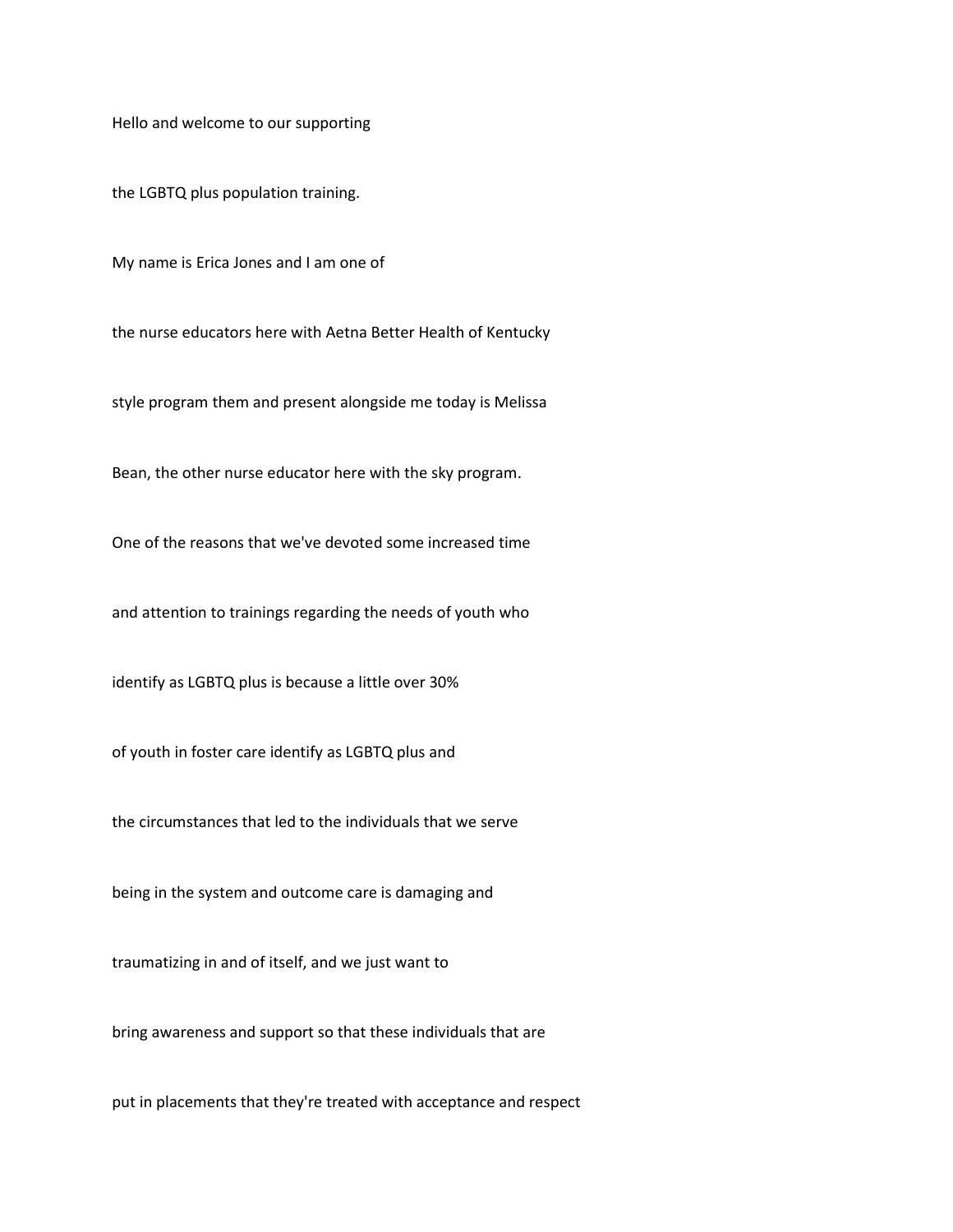and they are not further traumatized by those entrusted with

their care.

So these folks need to learn and

deserve to feel safe wherever they are.

So thank you once again for joining us

and we'll go ahead and get started.

So some of the things that we'll be discussing

today, we'll go over some terminology and definitions just

to make sure that you are aware of different

terms that are used often in this community.

We'll also go through some risks

that LGBTQ plus you face.

We'll look at some different educational

concerns and issues that this demographic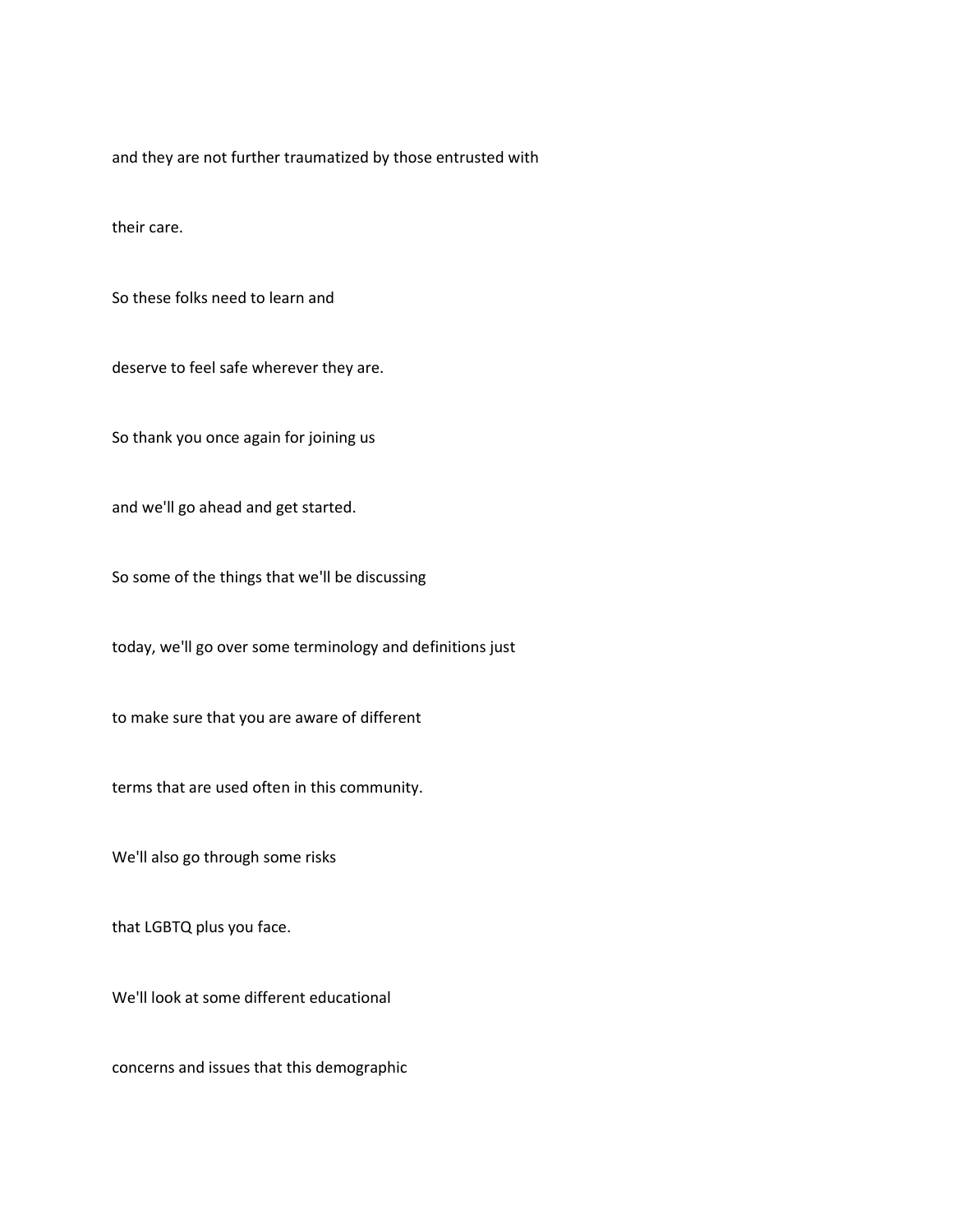reports when they are in school.

We will also look at how this affects youth of color

and youth in foster care a little individually, and then we'll

look at ways that you can serve the LGBTQ plus you,

how to be an ally, how to rebound from mistakes, and

then we'll also provide you with some resources.

At the end, we should be conscious

about the language that we use.

This is something that's very important to this demographic

because language matters, and being mindful and choosing our

words carefully is one of the simplest things that

we can do to create a safe space for

youth for who we interact with.

And to these reasons, it's very important to know

and understand the various terms that individuals may use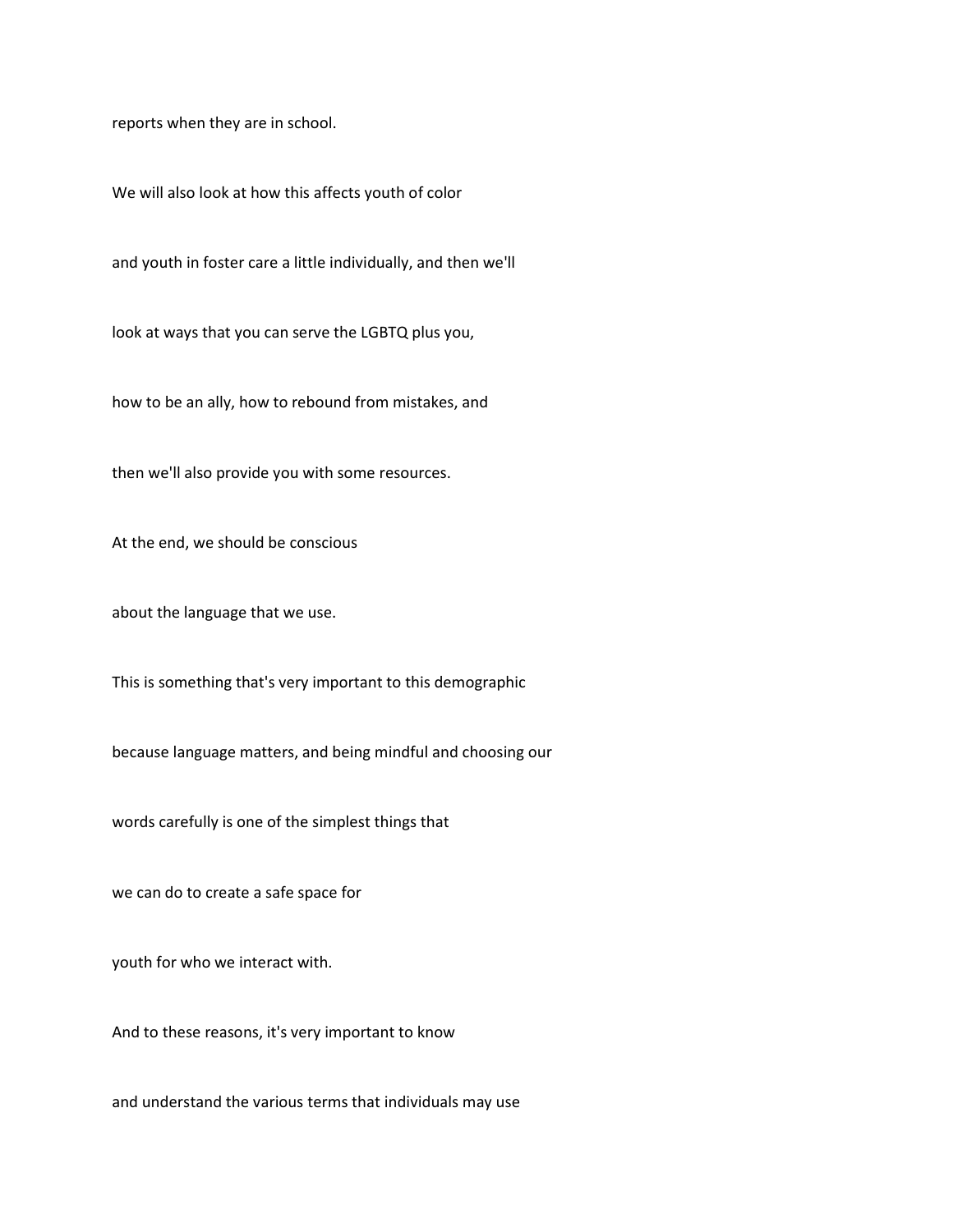to describe their own experiences and identities.

As we go through the LGBTQIA acronym, you'll notice that we

have used the various flags that correspond to each identity and

you may see these flags in other places that are being

used and you may want some of yourself.

So getting started in the afternoon stands for

lesbian and this is a woman who is

emotionally romantically or sexually attracted to other women.

G stands for gay and that is a man who

is emotionally romantically or sexually attracted to other men.

B is for bisexual and this is a person

who is emotionally romantically or sexually attracted to more

than one sex, gender or gender identity.

P is for transgender, and this is an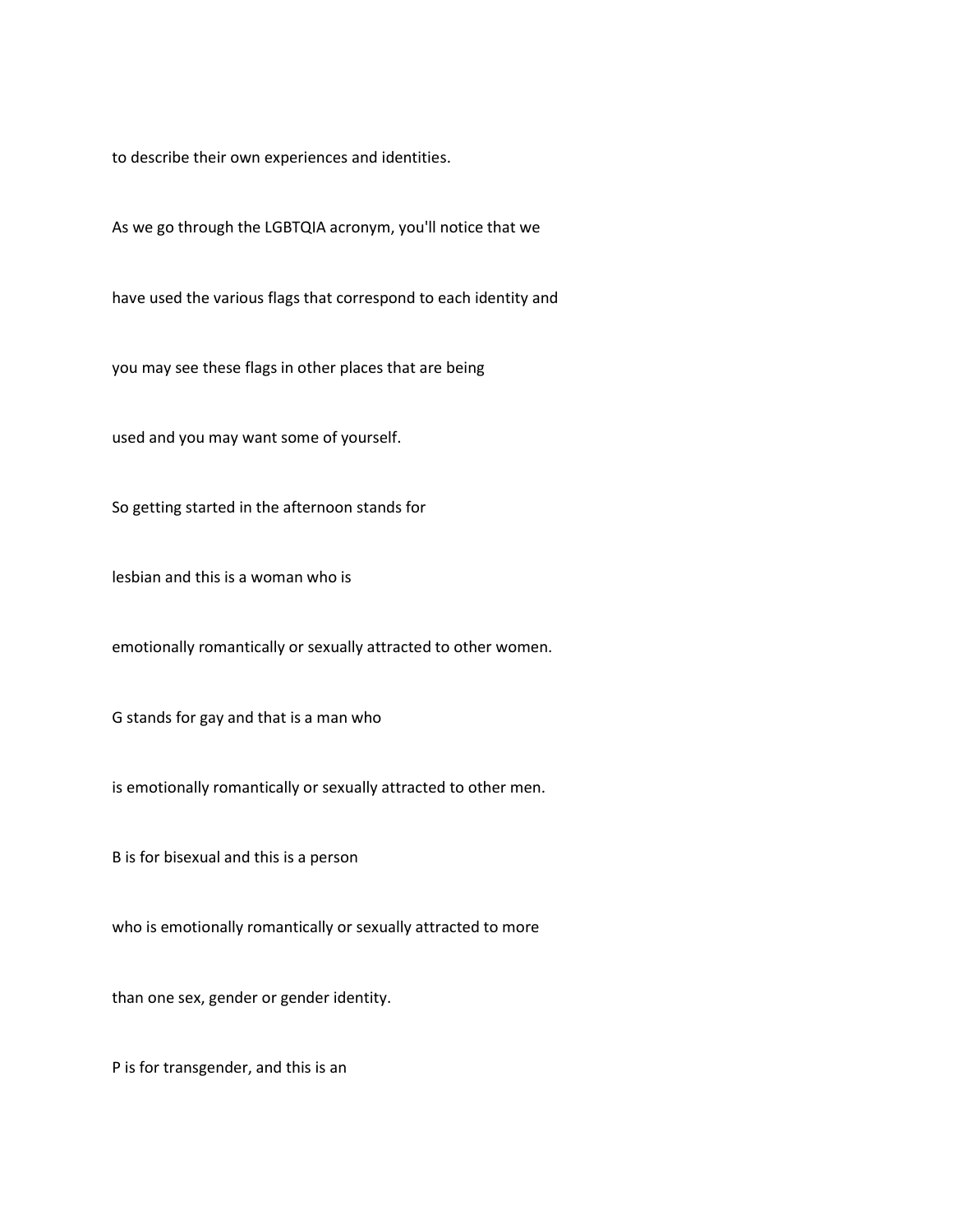umbrella term for people whose gender identity or

expression is different than the cultural expectations based

on that sex they were assigned at birth.

Key to stands for queer, and this is a

term that is used to express fluid identities and

orientations, and it's often used interchangeably with LGBTQ.

I in the acronym stands for intersex,

and that is a person who is

born with any variation in sex characteristics,

including chromosomes, gonads, sex hormones, or genitals.

And then the A stands for Asexual, which

means that is someone who does not experience

sexual attraction or desire for other people.

You'll also see the age used interchangeably with ally, and

we will go over Ally shift and how to be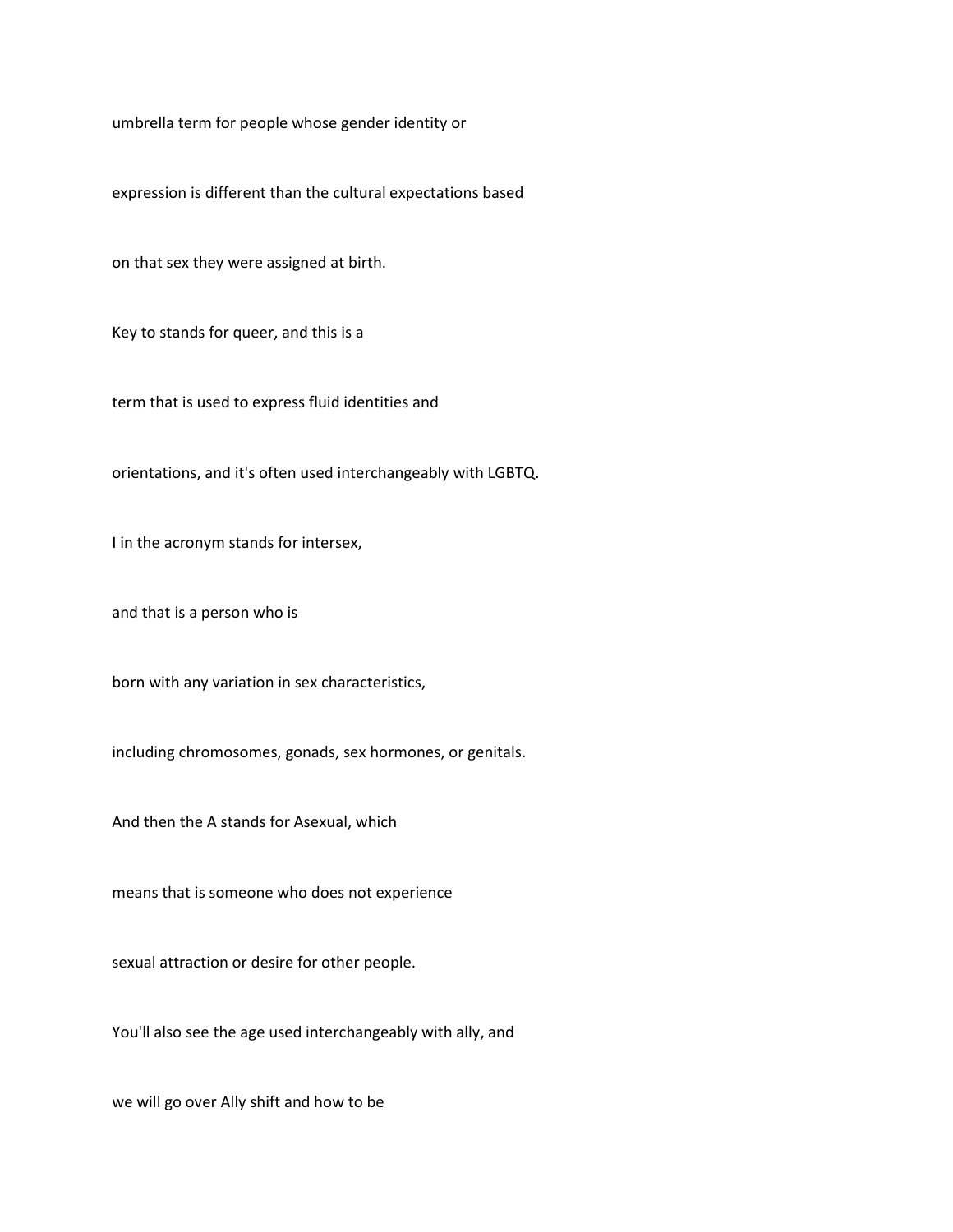an Ally a little bit later on in the presentation.

So a lot of the information and statistics that

you'll hear today, they're both from the Human Rights

Campaign, which is the largest LGBTQ advocacy group and

LGBTQ political lobbying organization in the United States, and

their website will be listed for you at the

end of this presentation in the Resources section.

They offer a wealth of information

that you can find extremely useful.

So every year they conduct an expensive survey of LGBTQ

youth and they provide a report of their findings.

So when compared with their non LGBT peers, LGBTQ

plus youth in this survey report much lower levels

of happiness, higher incidence of alcohol and drug use,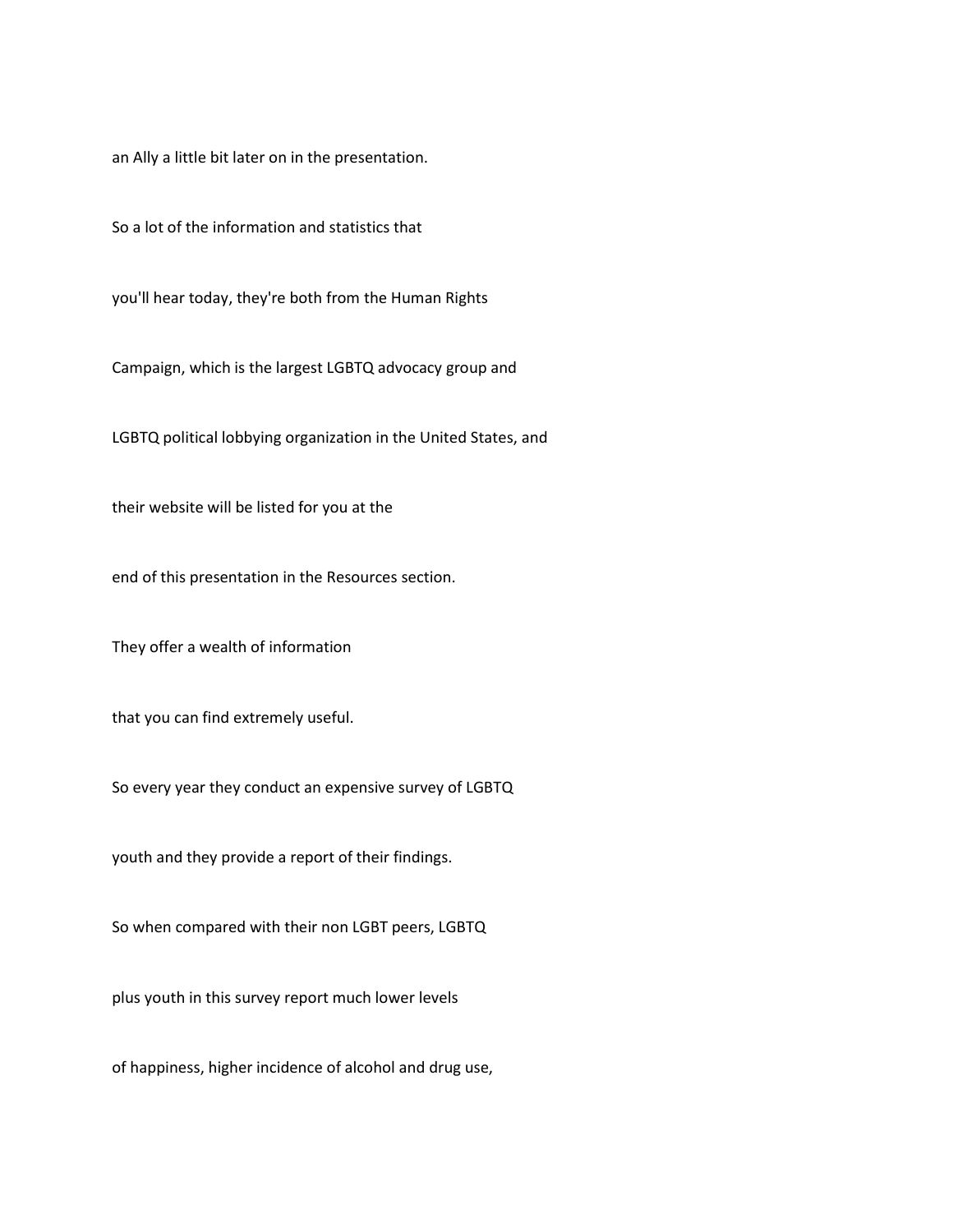and less connection to adult support during personal problems.

They are also much more likely than they're

non LGBTQ plus your peers to be more

honest about themselves online and in real life.

And when asked to describe their most important problem,

the one thing that they would like to change

LGBTQ plus, you describe the challenges they face as

being directly related to their identity as LGBTQ.

So if you look at the screen here, you'll see

kind of the seesaw where non LGBTQ plus youth state

that their biggest problems and worries are around class or

College, as well as exams and grades.

And so on the other side of the seesaw, you see

the LGBTQ they're also going to have the same worries and

concerns the classes, the College, the exams, the grades.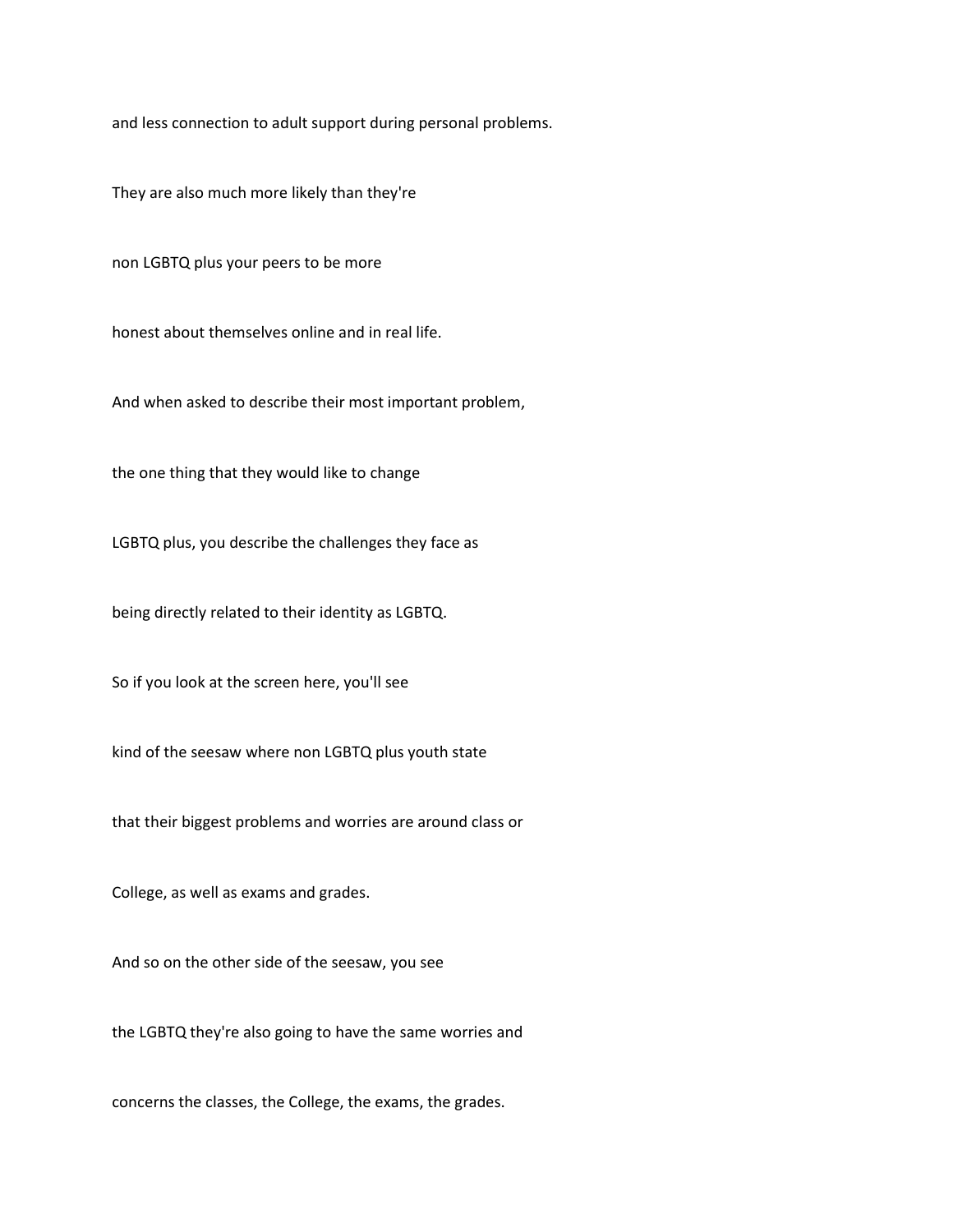But on top of that, they state that their actual

biggest worries comes from not being accepted by their family,

from bullying, and from fear to being out and open.

So they still carry those same

concerns as any other youth would.

Only they have these other issues

in addition to those as well.

Lgbtq youth and individuals, they have historically

faced discrimination and stigma and cultural bias.

And they're at a higher risk for health

disparities more than most any other demographic.

And as a result of these and

other stressors, LGBTQ youth are at an

increased risk for various behavioral health issues.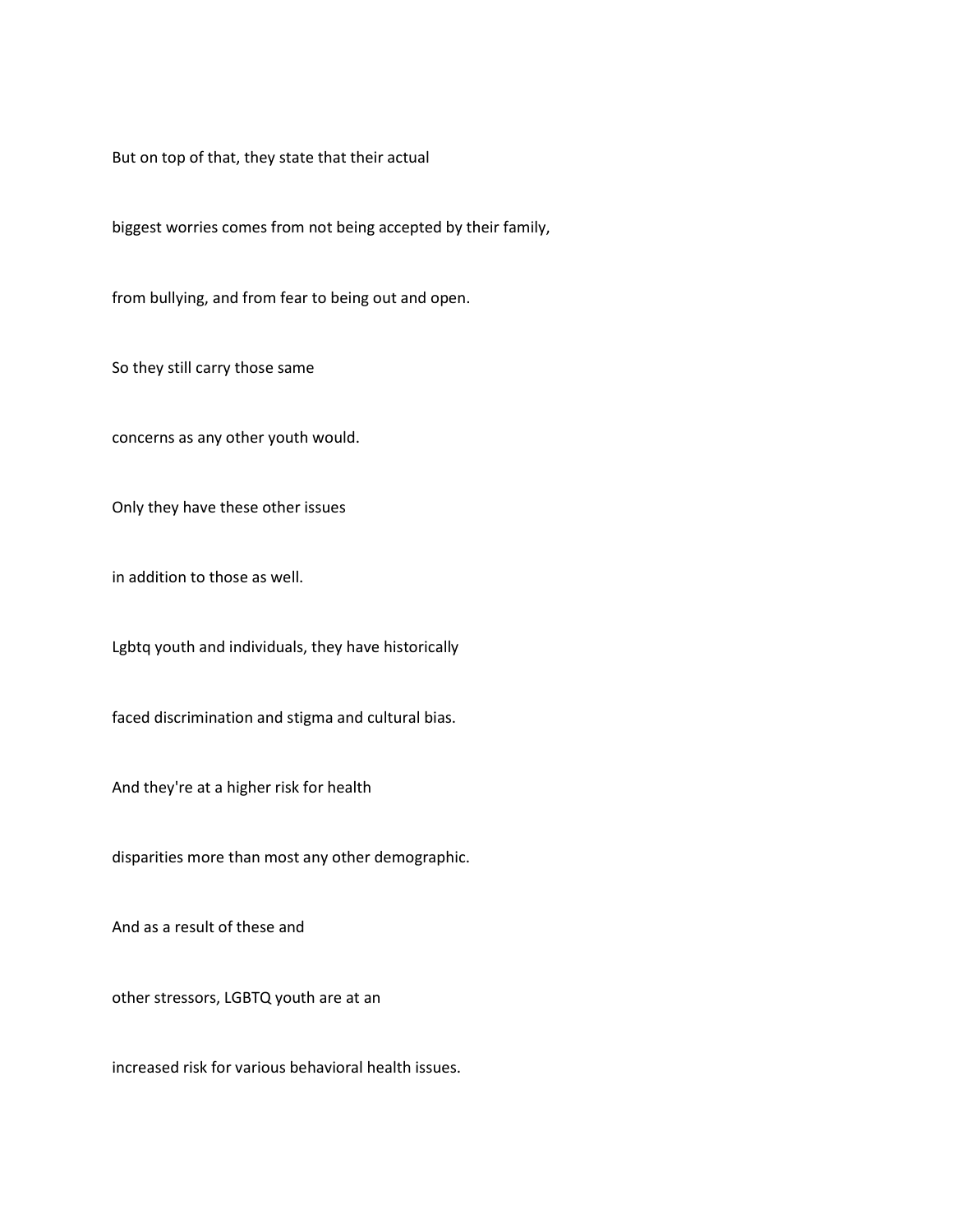So as you can see here on the

screen, some of the risks associated with LGBTQ

plus youth include a higher prevalence of STDs,

including HIV, victimization of human trafficking, homelessness Queen

for drug abuse, mental health issues and suicide.

Lgbtq individuals are at that high risk for HIV due

to not only the IV or intravene use drug use,

but also for their sexual behaviors as well.

Hiv infection is particularly prevalent among

gay and bisexual men and transgender

women who have sex with them.

Lgbtq plus youth are twice as likely as non

LGBTQ plus youth to experiment with alcohol and drugs,

and the Trevor Project States that suicide is the

second leading cause of death among young people.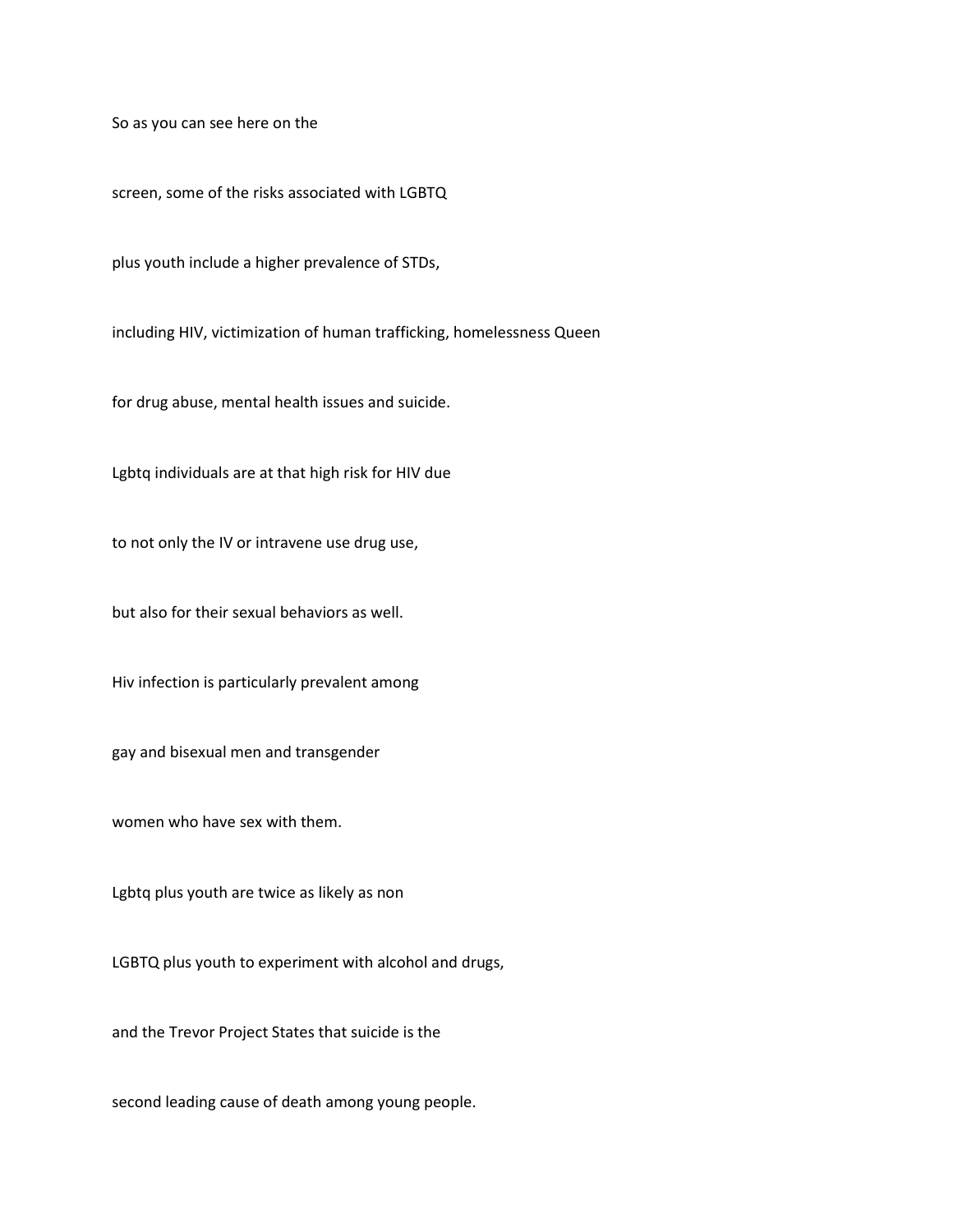Overall, ages ten to 24, the LGBTQ plus youth

are 300% more likely to contemplate suicide and 500%

more likely to attempt suicide than heterosexual abuse.

Relentless bullying and family rejection those are

two major factors in this area, and

suicide prevention and enhancing resiliency are definitely

critical aspects that these youths need when

receiving care in this population.

Lgbtq plus youth make up a disproportionately high

percentage of human trafficking victims across the United

States, and it's been found that LGBTQ plus

youth experience various forms of force, fraud, and

coercion on a regular basis, and these individuals

are particularly susceptible as they are uniquely vulnerable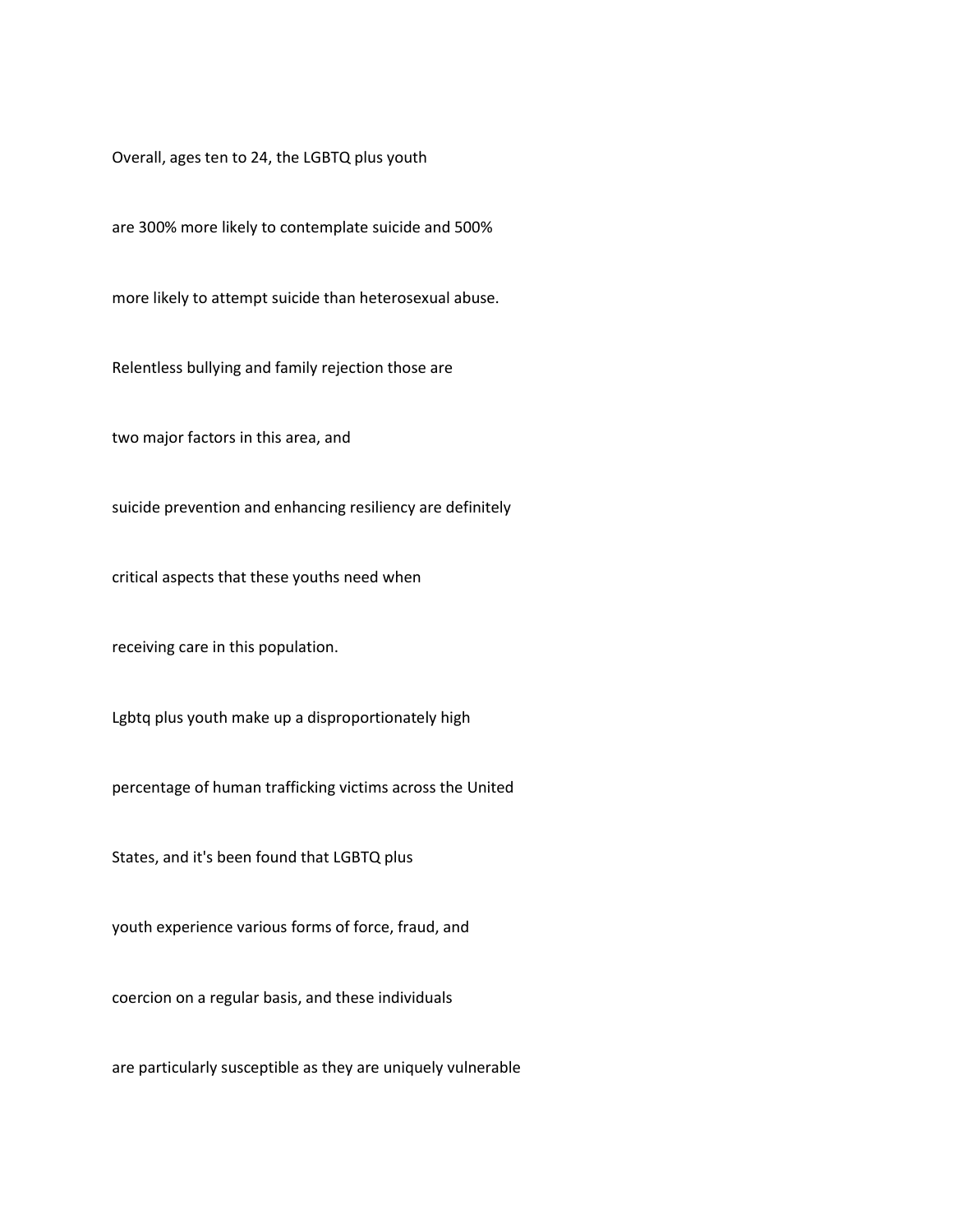to having possibly suffered persecution and discrimination based

on their sexual orientation or their gender identity,

and because they have a lack of family

and support network and they frequently have had

a history of violence and trauma.

40% or more of homeless youth identifies as LGBTQ

plus, and in addition to being at a greater

risk for houselessness or homelessness, LGBTQ plus youth are

more likely to become houseless at younger ages.

So one in four teams are forced to leave

their homes after coming out, and then twelve to

36% of Emancipated foster care, you will report being

homeless at least once after discharge from care, 78%

of LGBTQ plus you were removed or ran away

from their foster placements because of their caregivers, hostility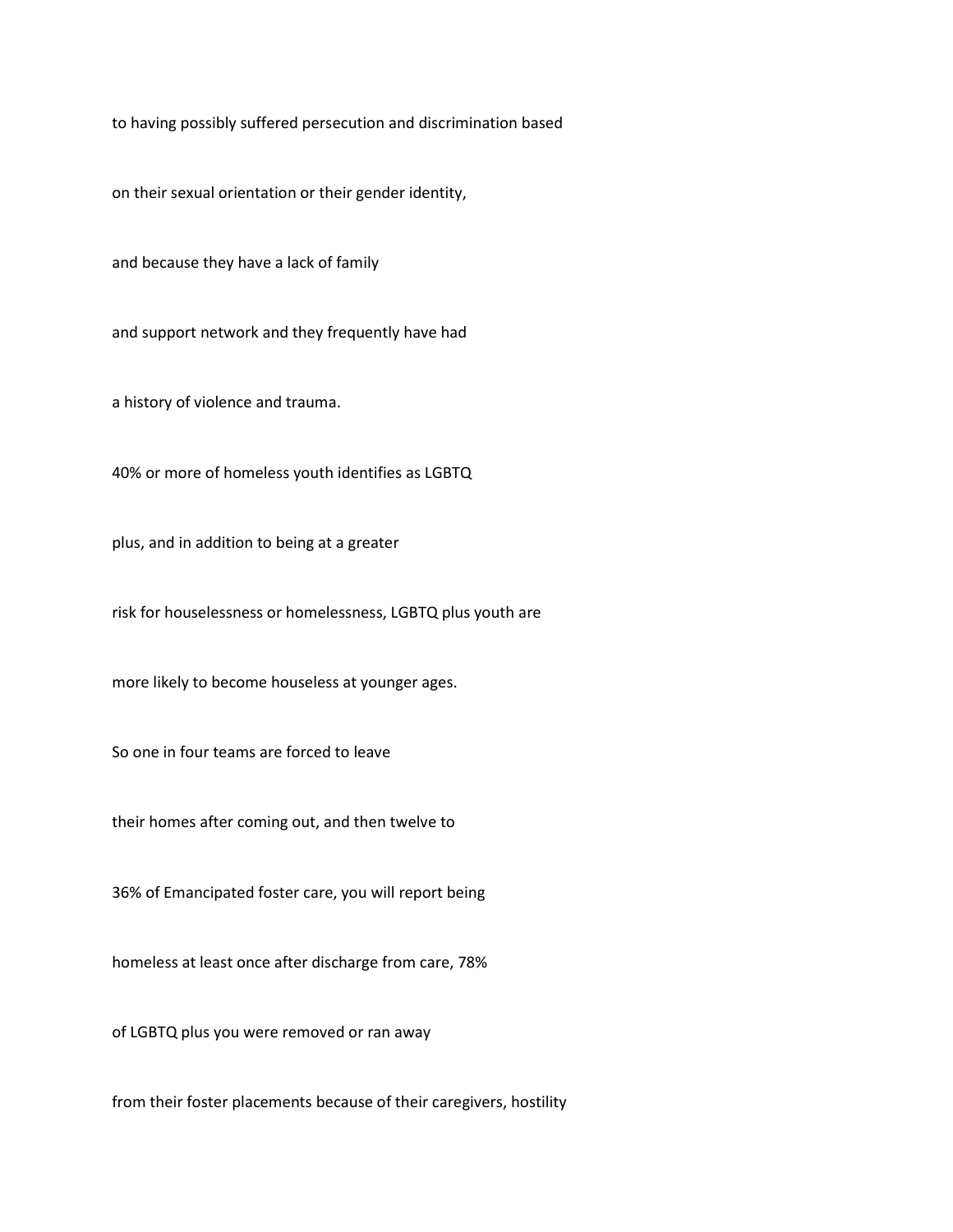towards their orientation or their gender identity.

So now we'll go ahead and talk about

some of those education concerns that I mentioned

at the beginning of the presentation.

Outside of the home, schools are one of the

primary locations where your child is going to be,

and while schools can be a difficult environment for

any child, they are often very unwelcoming for LGBTQ

plus youth and both the lack of policies and

procedures that support LGBTQ as well as failure to

implement protections that do exist oftentimes.

The combination of both of those results

in bullying, exclusion, discrimination, and all of

these things put them at physical and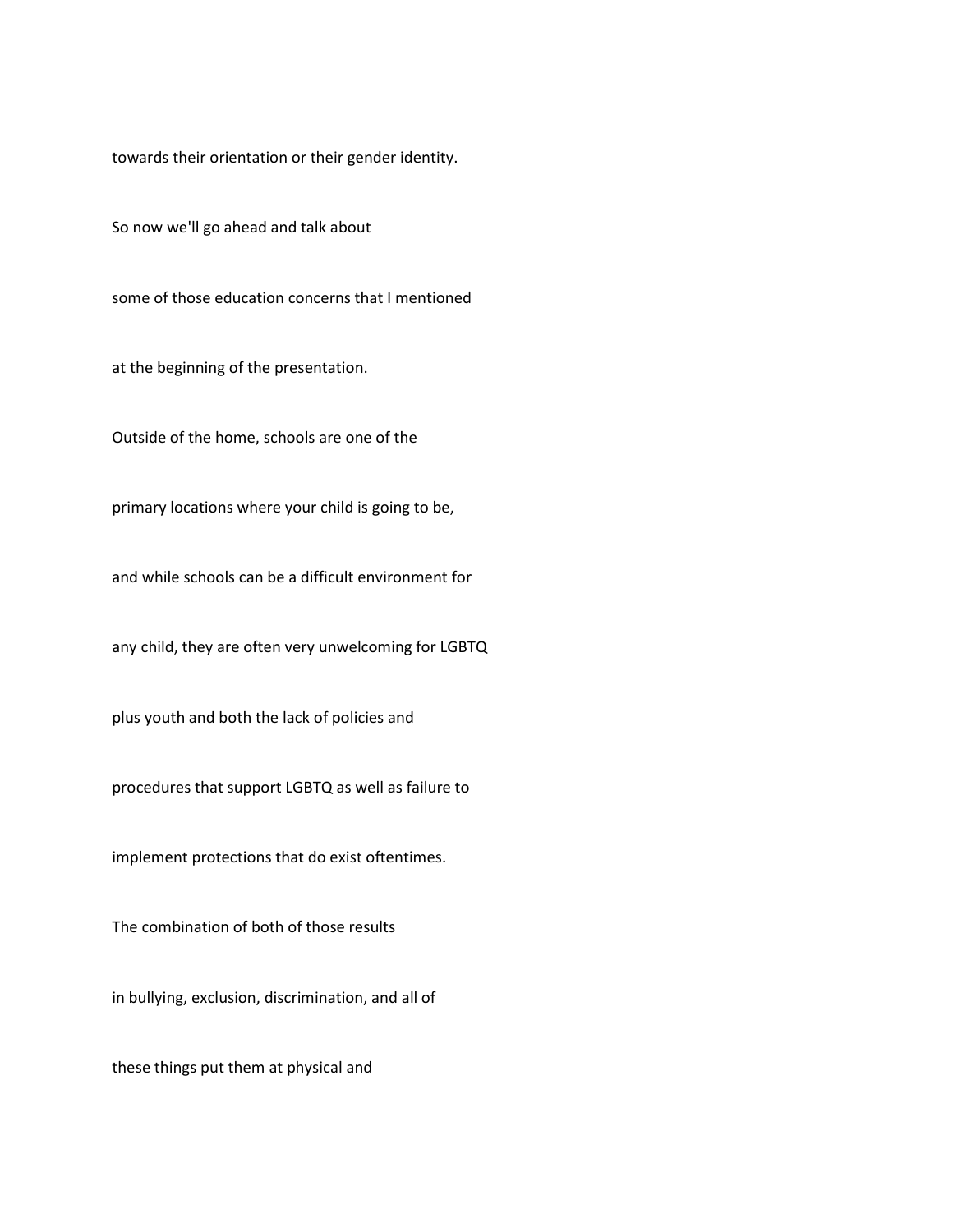psychological risk and limit their education.

So go ahead and look at some of

the issues that have been reported that these

individuals face whenever they are at school.

Lgbtq plus youth are more than two times as likely

as non LGBTQ plus youth to say that they have

been verbally harassed and called back in school.

About 92% say that they hear negative messages about

being LGBTQ plus it's being LGBTQ plus, and then

LGBTQ plus youth are also two times as likely

to be physically assaulted at school and to be

excluded by their peers because that they are different.

So the Gay, Lesbian and Straight Education Network, or

Gleason, is a foundation that works to ensure that

LGBTQ students can learn and grow in a school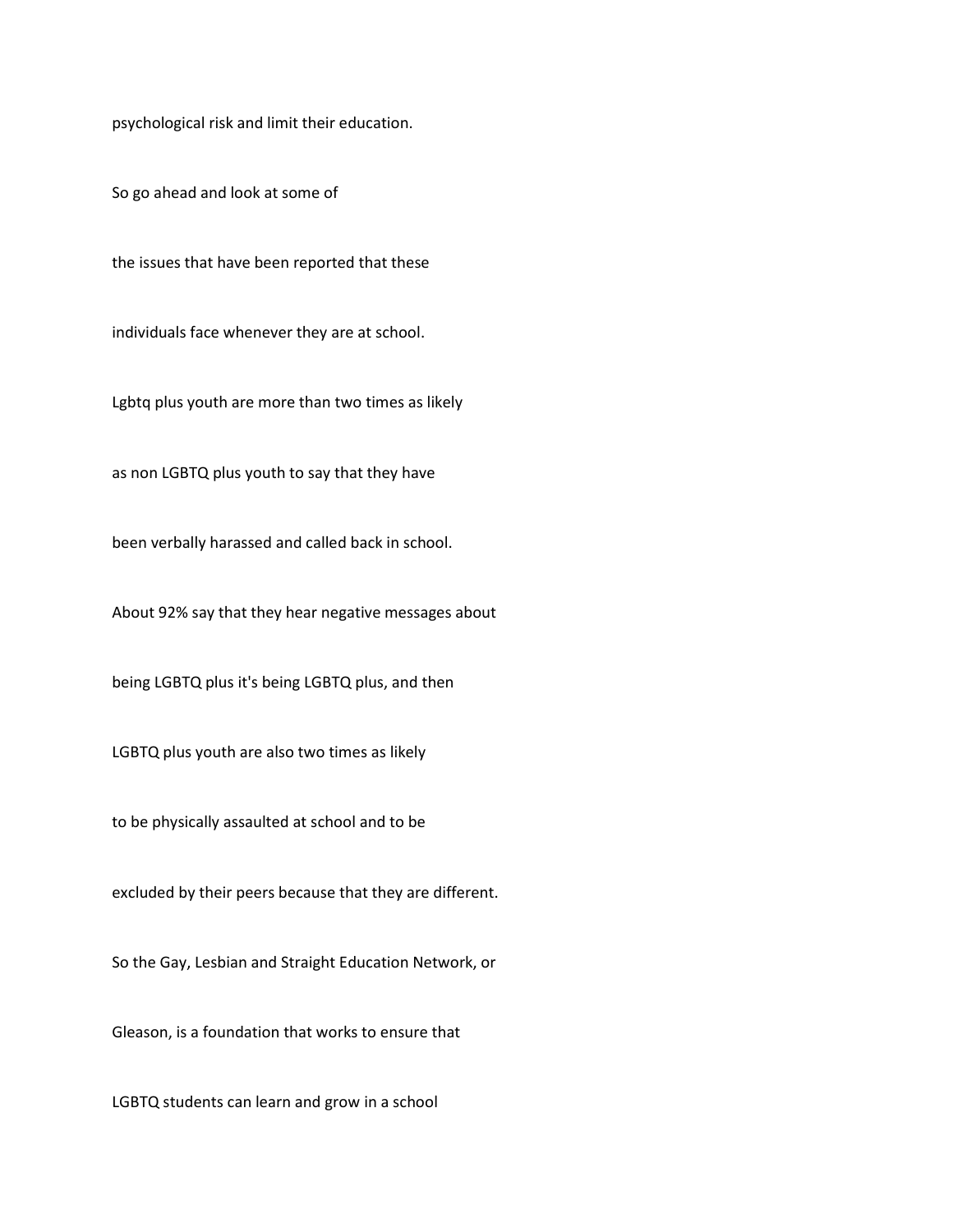environment free from bullying and harassment.

And in their 2019 National School Climate Survey,

they found that schools nationwide continue to be

possible environments for many LGBTQ plus students.

Where the students routinely heard anti LGBTQ

language and where the students experience victimization

and discrimination while they're at school.

Students who feel safe and supported while they're

at school have a better educational outcome and

a hostile school climate can affect students academic

success and their mental health as well.

So having youth voice and hearing whatever they

experience is very important to us here.

And here are some of the various issues that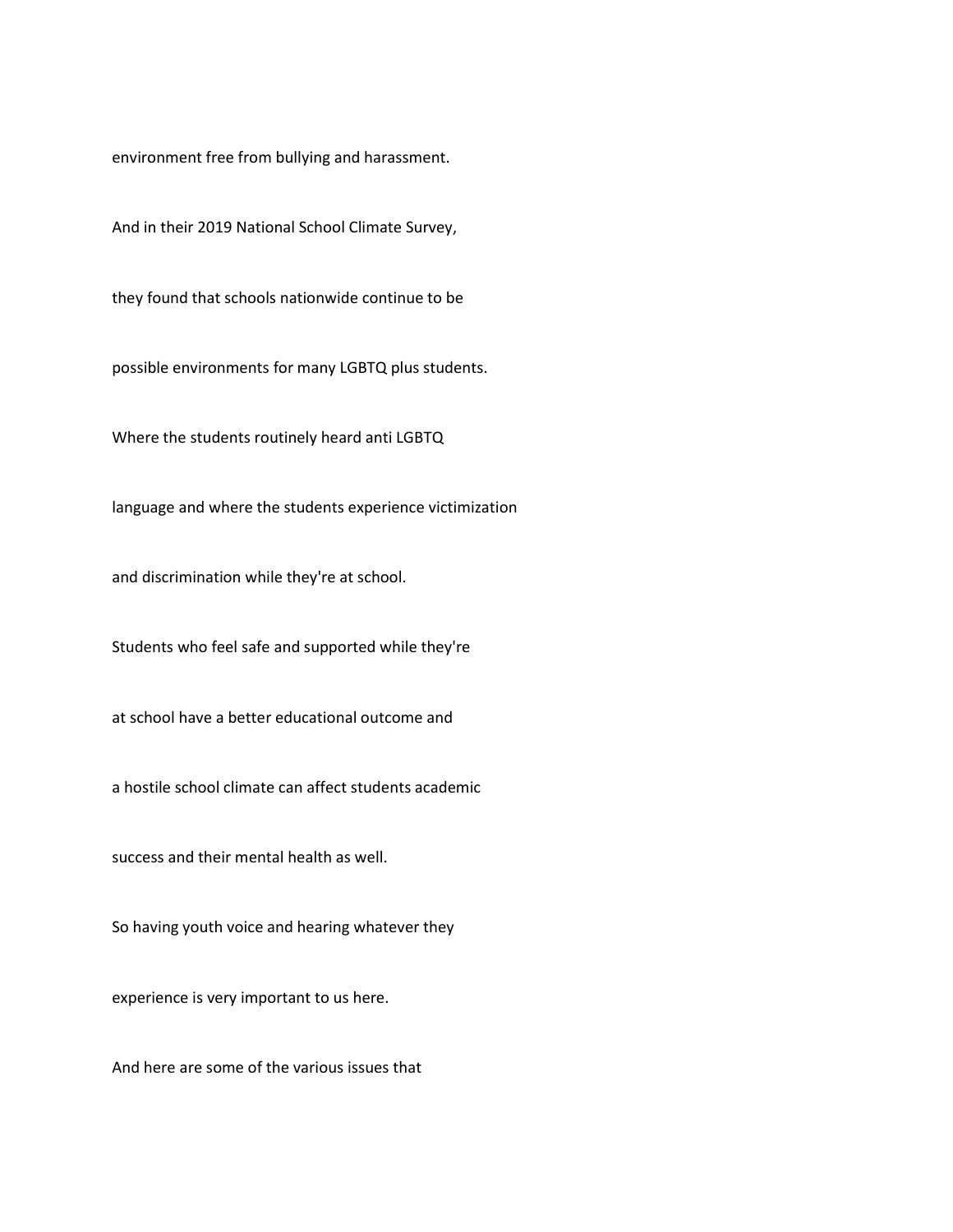LGBTQ plus you have reported experiencing in 2019.

Almost 60% said they felt unsafe at

school because of their sexual orientation.

I'm not going to read all of these, but

just some of the ones that jump out at

me, something you might not think about.

Over 45% have avoided bathrooms because they felt

unsafe or comfortable or because it didn't match

the identity that they identified with.

58% were sexually harassed, which includes

unwanted touching or sexual remarks.

45% were they experienced electronic harassment

in the past year or cyberbullying.

11% were physically assaulted, punch, kick, or

had a weapon used against them.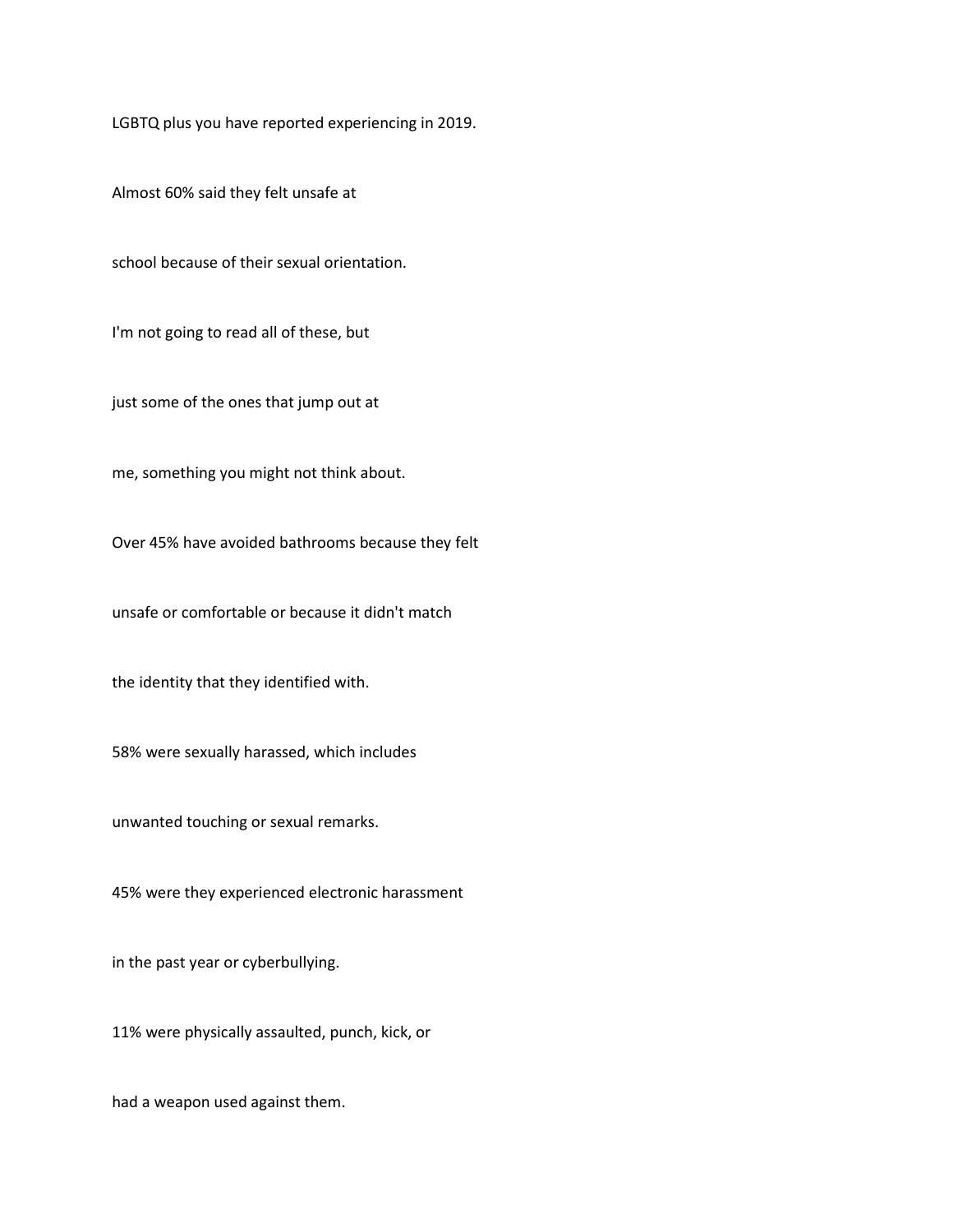25% were physically harassed, meaning

they were pushed or shoved.

Just lots of different issues that you can see here.

10% were prevented from participating in

school sports because they were LGBTQ.

And then even if you look at the

very last one here on this slide, 3%

were disciplined for simply identifying as LGBTQ.

So LGBTQ plus youth of color not only face, you

know, the discrimination and unacceptants for their sexual identity or

how they identify, but they also can face racism and

issues like that because of their ethnicity.

So one in five LGBTQ plus students report

being bullied due to race, ethnicity, or national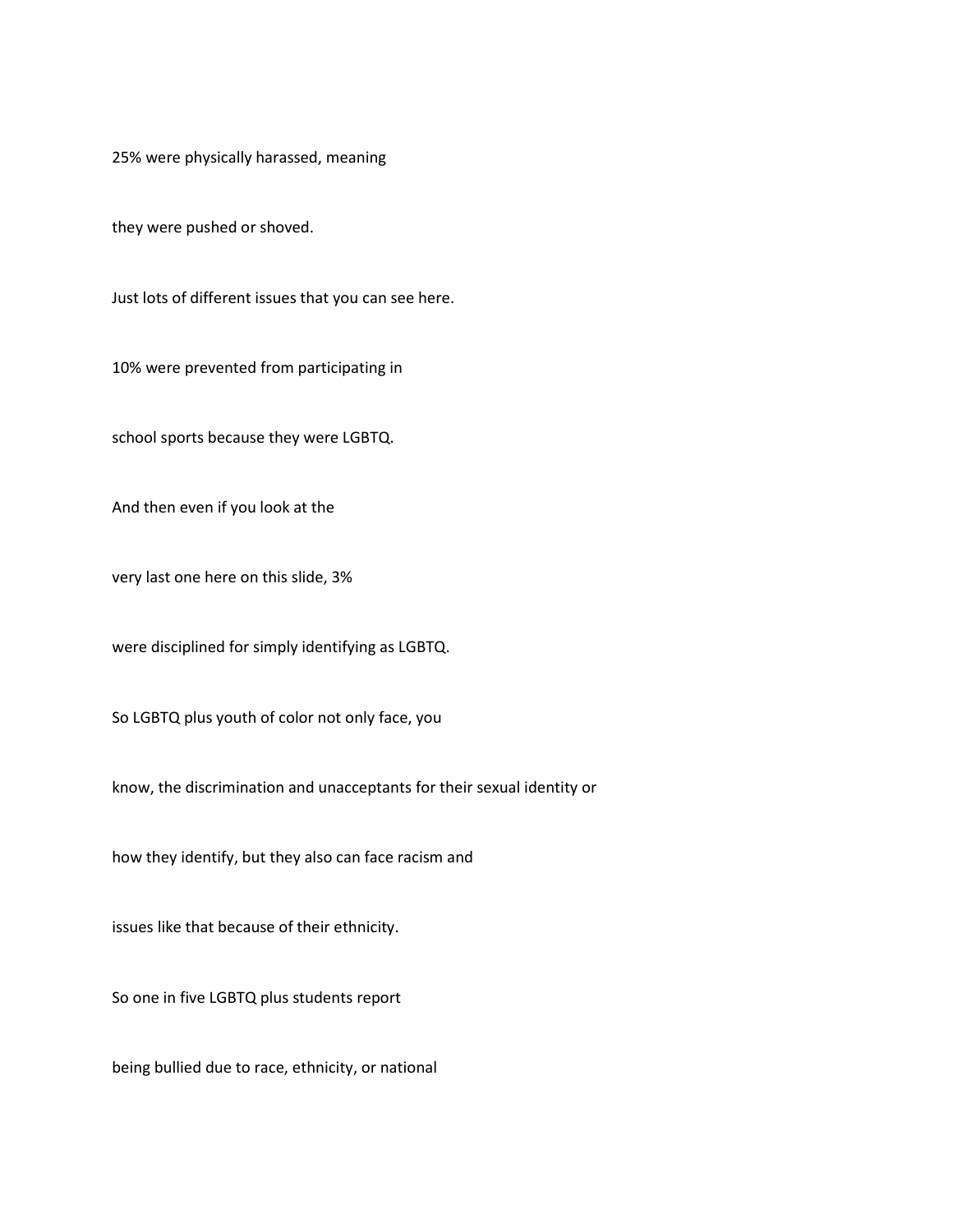origin, while also being bullied on sexual orientation

and gender identity as well.

And while harassing and bullying of any

kind negatively affects students'ability to drive in

school, students who experience multiple forms of

bullying and harassment face even greater challenges.

So supportive parents, school administrators, teachers, counselors, healthcare

providers, and other professionals who play a role

in the lives of the LGBTQ youth.

They have to support the LGBTQ plus

youth in their pursuit of a collective

equality, inclusion, and racial justice.

And with that, I'm actually going to turn things over to

Melissa, and she's going to talk to you a little bit

further about our LGBTQ plus youth and foster care.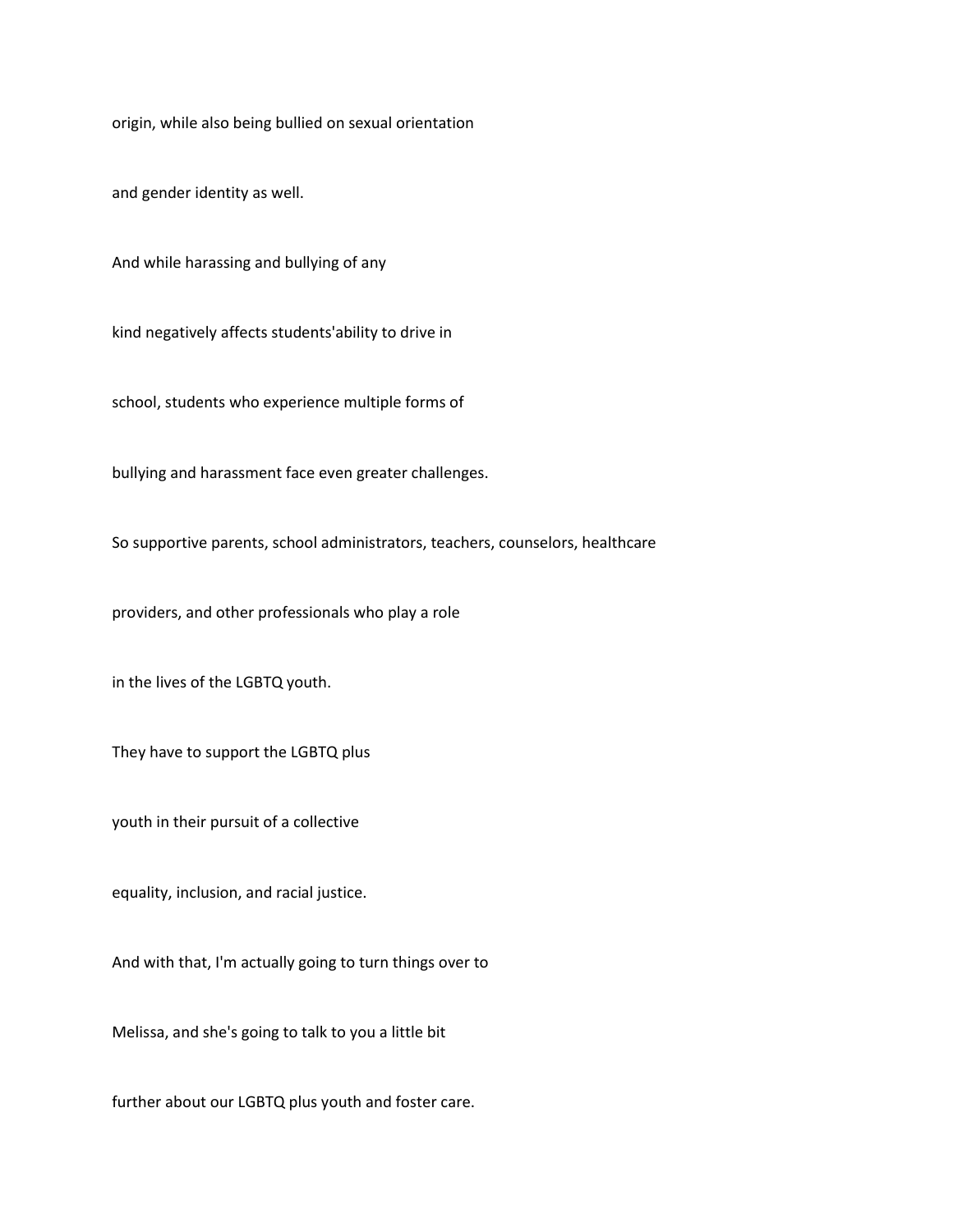Thank you, Erica.

So research has shown that LGBTQ youth are

over represented in the foster care system.

This means that the percentage of youth in foster

care who are LGBTQ is larger than the percentage

of LGBTQ youth in the general youth population.

Lgbtq youth enter the foster care system for many

of the same reasons as non LGBTQ youth in

care, such as abuse, neglect, and parental abuse.

Many of these youth have had the

added layer of trauma that comes with

being rejected or mistreated because of their

sexual orientation, gender identity, or gender expression.

One in four LGBTQ plus youth, 20 or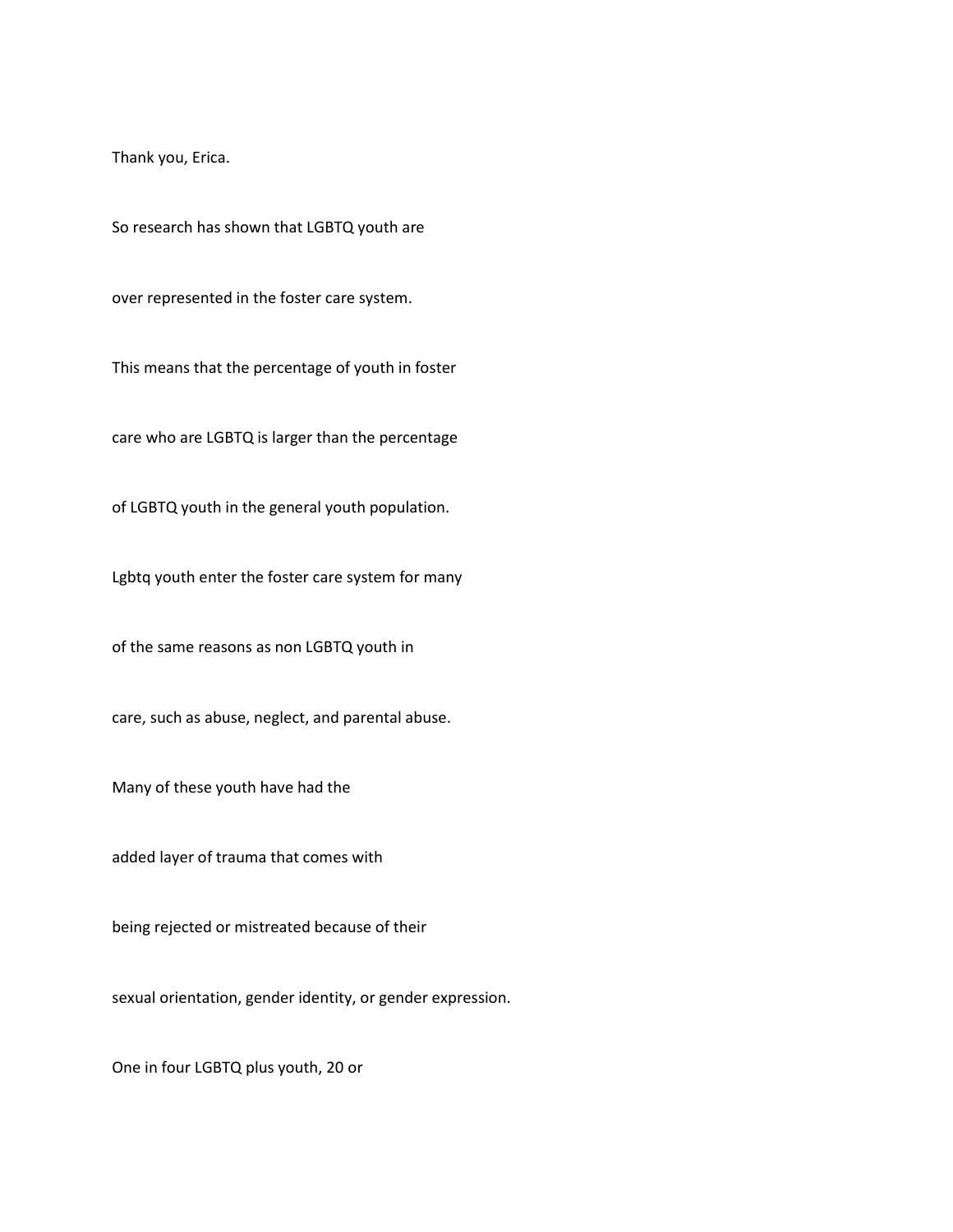26%, are forced to leave their families of

origin because of conflicts with their parents regarding

their sexual orientation or gender identity.

Three out of four youth, or 78% were removed or

ran away from their foster placements as a result of

hostility toward their sexual orientation or gender identity.

This quote by Brian Samuels, who is the former

Commissioner of the US Administration on Children, Youth and

Families, says, Every child in youth who is unable

to live with his or her parents is entitled

to a safe, loving, and affirming foster care placement

irrespective of the young person's sexual orientation, gender identity,

or gender expression, which basically sums up the entire

focus of this presentation.

Today, lesbian, gay, bisexual, transgender, and questioning or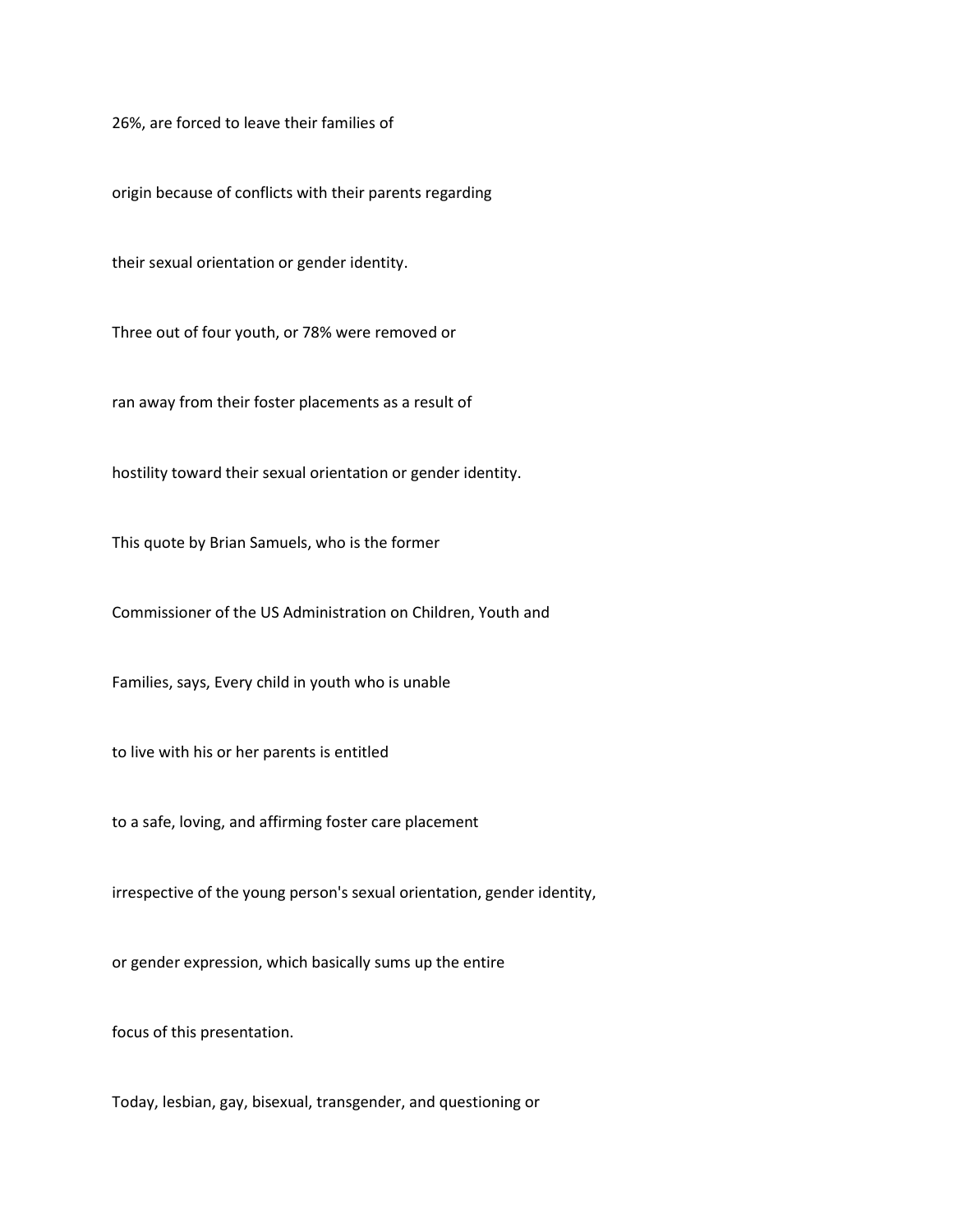LGBTQ young people are overrepresented in foster care

where they are more likely to experience discrimination,

abuse, neglect, and the risk of harm.

In a 2019 study, 30.4% of youth in foster care identify

as LGBTQ and 5% as transgender, compared to eleven 2% and

one 7%, respectively, of youth not in foster care.

Lgbtq youth are more likely to suffer

from consistent harassment and abuse in foster

care, juvenile justice settings, and homeless shelters.

Without safe foster care placement, and without the vital

support of case workers and other child welfare professionals,

LGBTQ youth often flee abuse in foster care only

to face homelessness and sexual exploitation.

The Williams Institute also found that around 40% of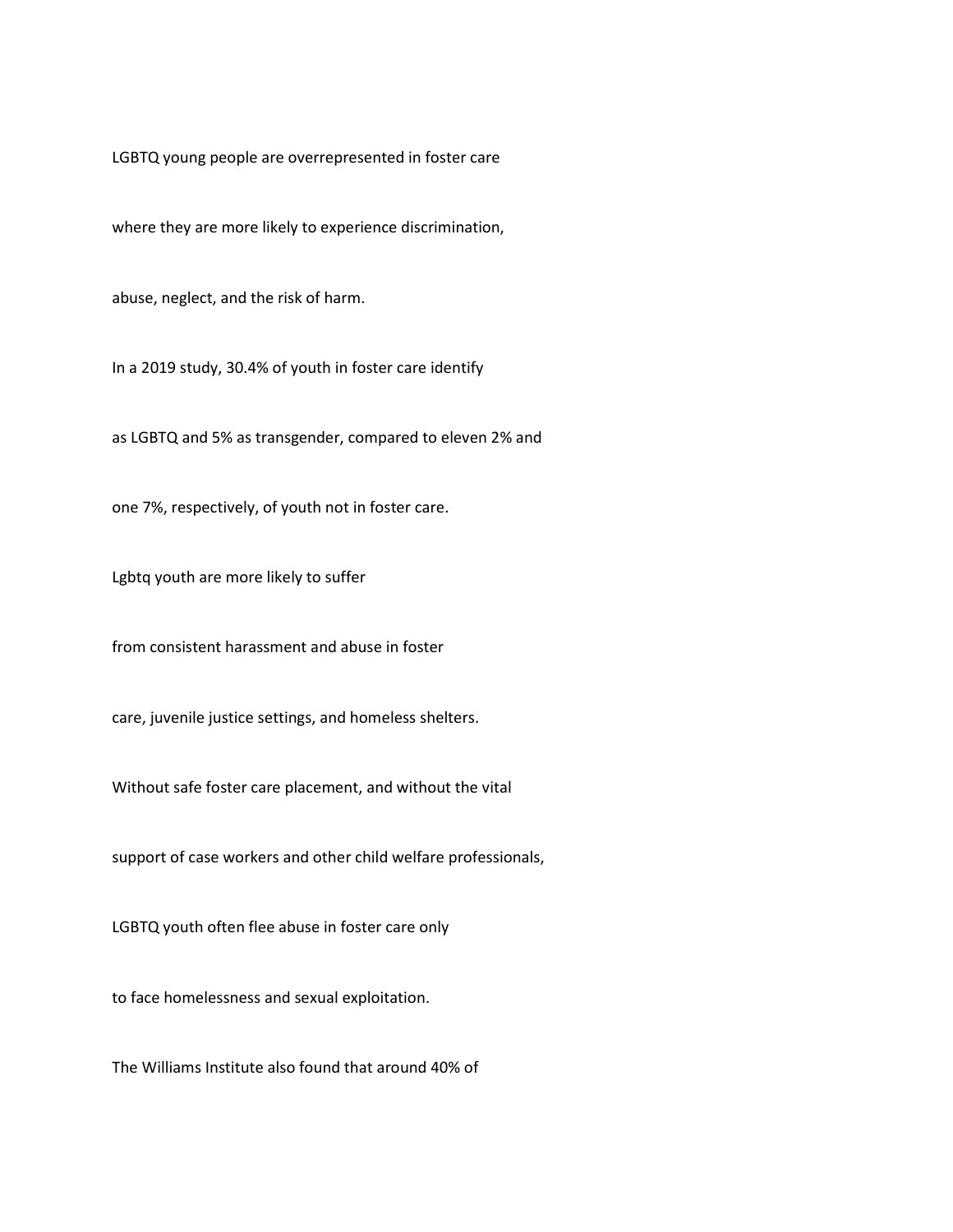homeless youth identify as LGBTQ and the US National

Alliance to End Homelessness reports that LGBTQ homeless youth

are roughly 7.4 times more likely to suffer acts

of sexual violence than heterosexual homeless youth.

Lgbtq youth face bias and

discrimination in Foster care.

The unacceptable reality is that LGBTQ youth, after facing

trauma and maltreatment from their families or caregivers, too

often enter a foster care system that is ill

equipped to competently meet their needs and subjects them

to further bias and discrimination.

Many experience multiple forms of discrimination

based on race, class, disability, sexual

orientation, and gender identity.

Lgbtq plus homeless youth are roughly seven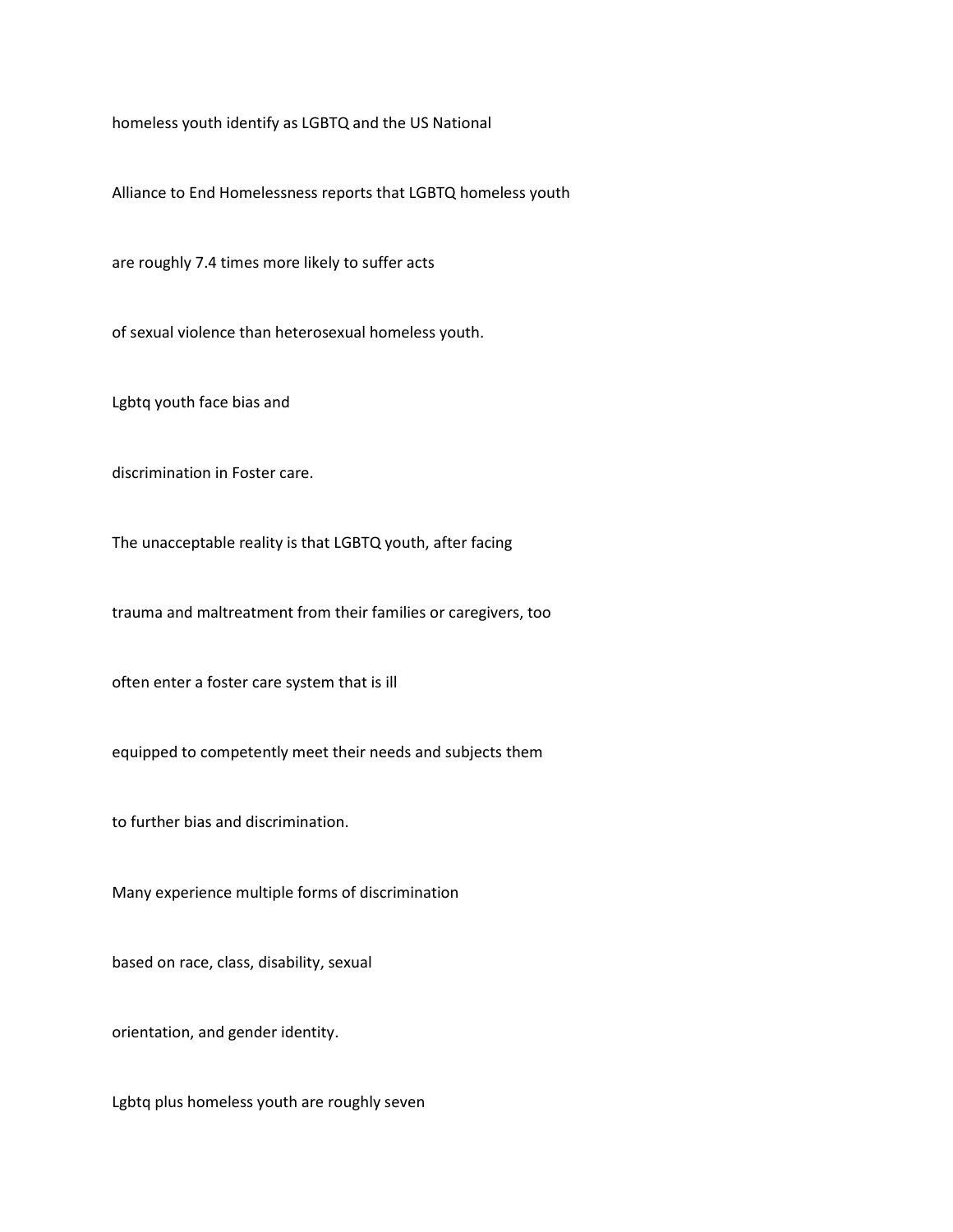four times more likely to suffer acts

of sexual violence than their heterosexual counterparts.

As we just mentioned, the US National Alliance to End

Homelessness research shows that these youth are twice as likely

as their non LGBTQ peers to report being treated poorly

by the foster care system, and a survey of LGBTQ

youth and out of home care in New York found

that 78% of these youth were removed or ran away

from their foster care placements because of hostility towards their

sexual orientation or gender identity.

While 100% of LGBTQ youth in group homes report

verbal Harassment 70% report Physical Violence in Group homes.

The Human Rights Campaign States that due to

these types of experiences, LGBTQ youth and foster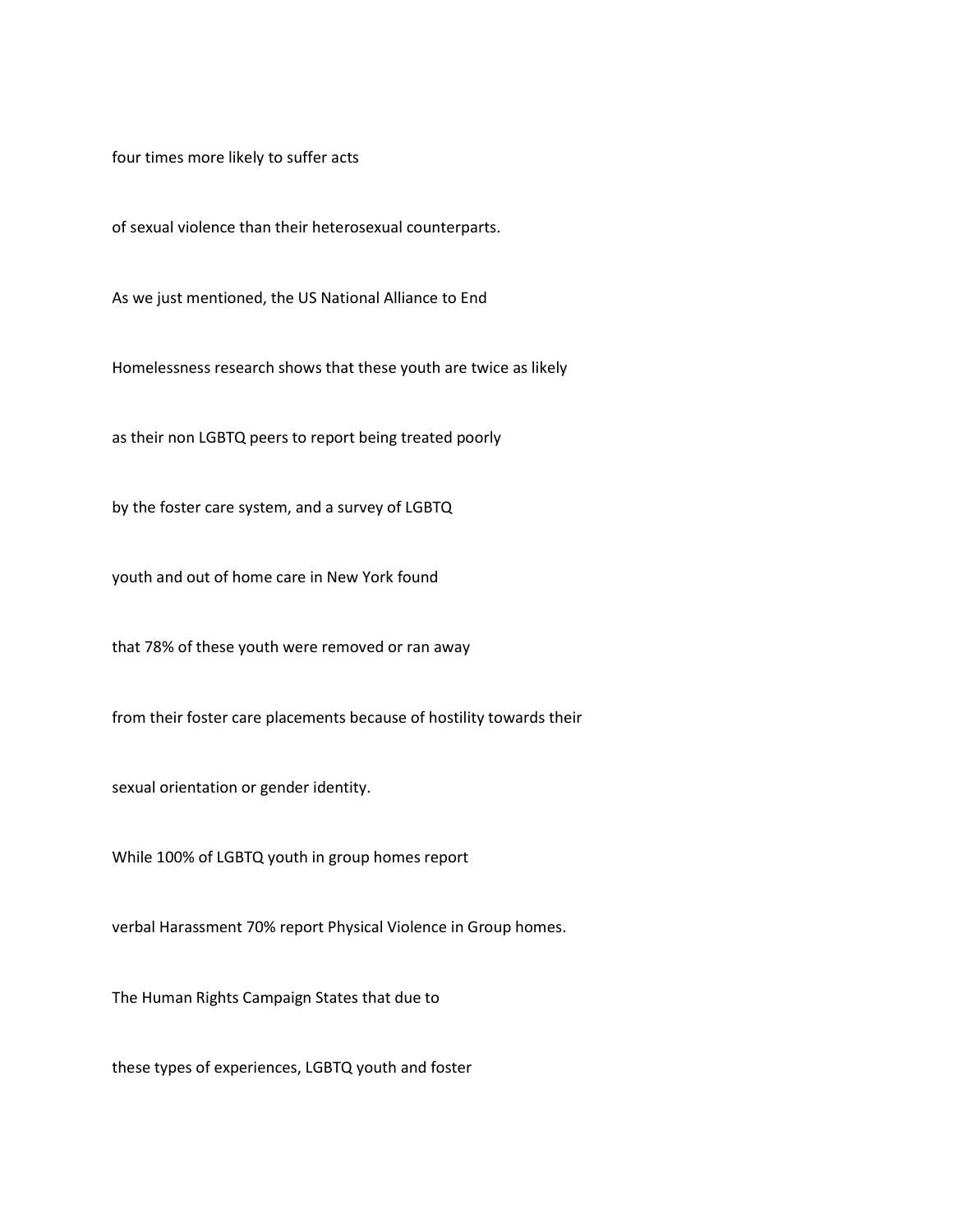care are at risk for being exploited and

oftentimes exchanging sexual acts and services rather than

subjecting themselves to abuse.

Within the foster care system, these activities often

lead to involvement with the juvenile justice system,

another system in which LGBTQ youth are also

overrepresented and often face further abuse.

Only 13 States and the District of

Columbia have explicit laws or policies in

place to protect foster youth from discrimination

based on sexual orientation and gender identity.

Even with most LGBTQ inclusive agencies, there can

still be a struggle to find qualified foster

parents who are ready and willing to welcome

LGBTQ youth into their homes.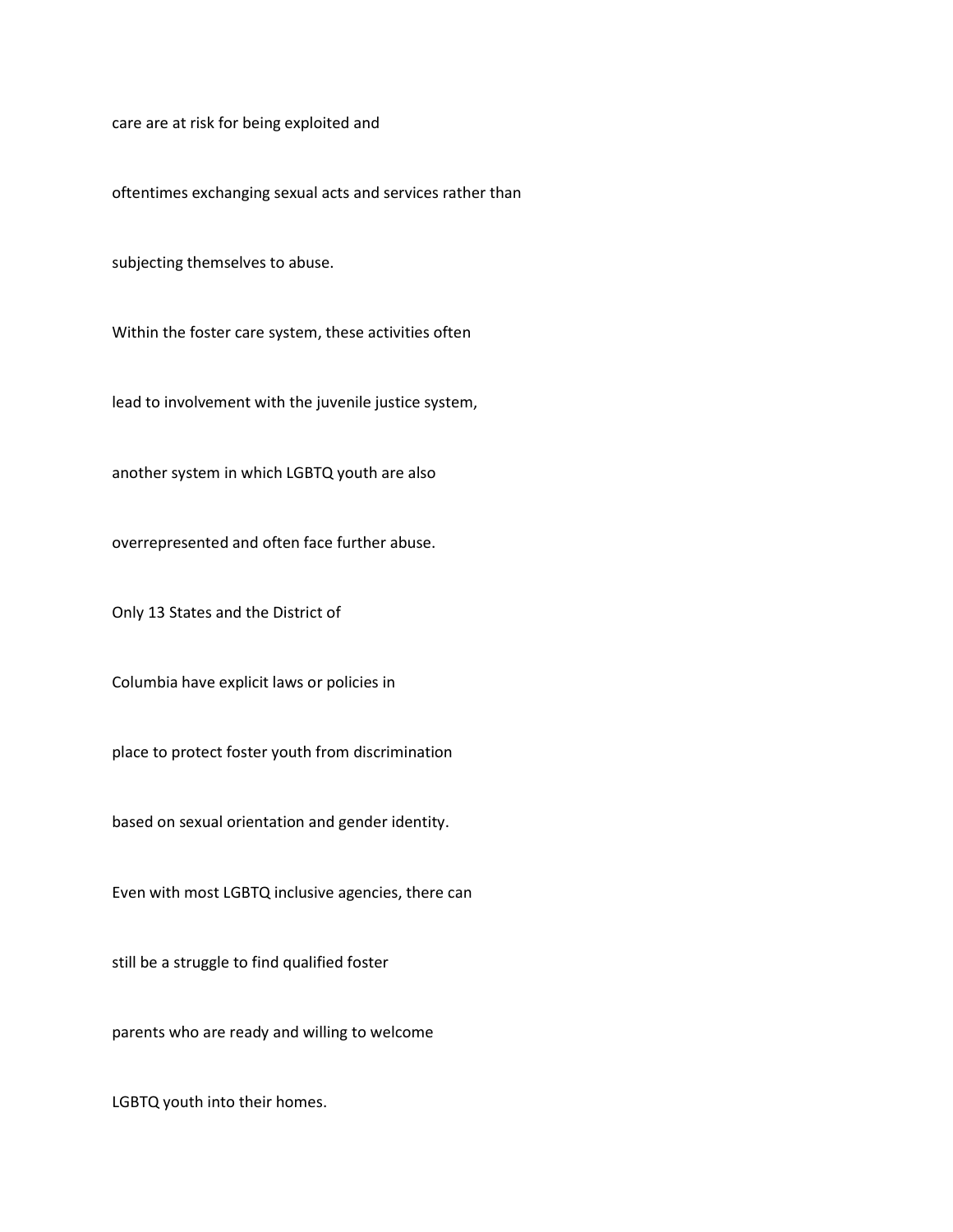Recognizing that LGBTQ adults are one potential group that

could provide affirming foster care, foster homes for these

youth agencies have begun to engage LGBTQ adults who

may be interested in becoming foster parents.

These adults also frequently face discrimination when

interacting with foster care agencies, while only

14 States plus the District Columbia provide

explicit nondiscrimination protections for LGBTQ adults who

are willing to provide foster care homes.

So, with all these startling statistics that

you've heard from Erica and myself, how

do we begin to support these youth?

Well, one way is to be supportive.

Parents may have mixed feelings about finding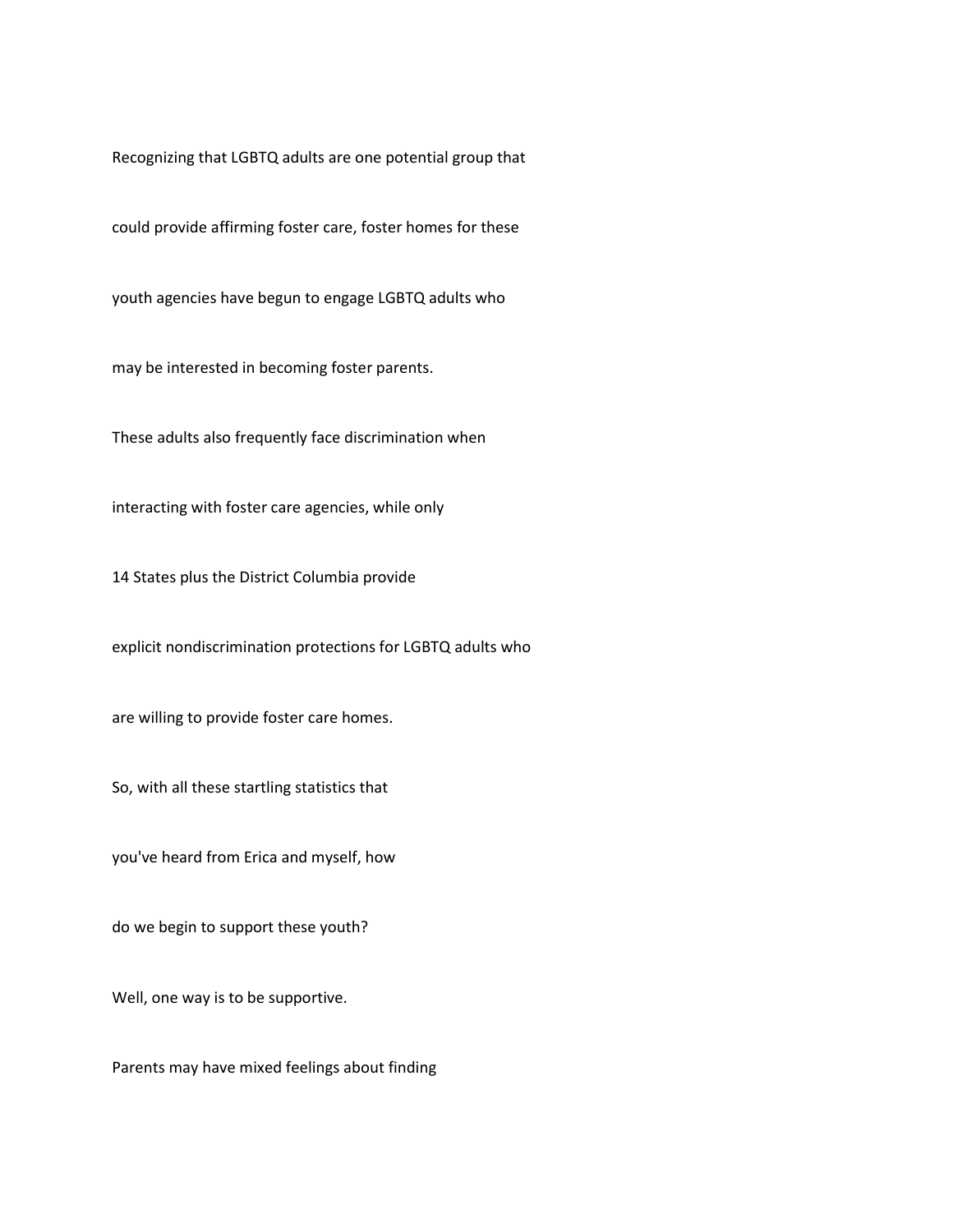out that they have an LGBTQ child.

This can be for many reasons, from being worried

about how they'll fare in the community, about bullying,

school discrimination, or because of religious reasons.

But whatever your feelings are, we want to

be empathetic and supportive with children, especially adolescents.

It's crucial to keep communication open.

Communication in which parents listen without

judgment is validation for that child.

Next, we want to keep them safe.

Of course, we want to understand school policies.

We know that we're worried about how

they'll be treated at school and in

settings where they might not be welcomed.

If you get the sense that these environments won't be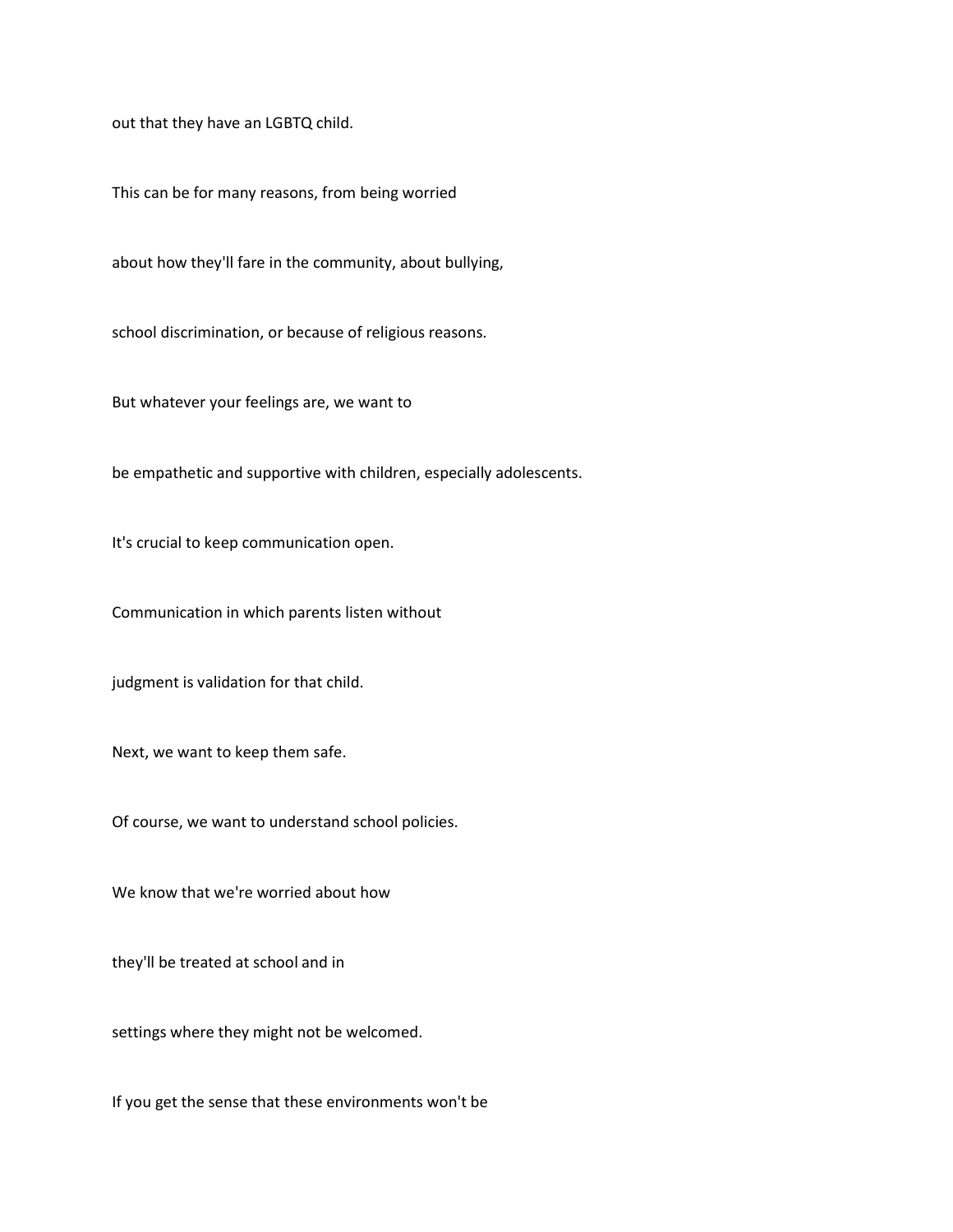supportive of your child, you can make a stand and

advocate for support or consider changing their school to some

place where they will be safe or protected.

Providing a supportive home life, again, is critical.

Being comfortable enough to share their concerns

with you can certainly make a difference.

By being an advocate for your child and speaking

with Pride about your child, you're working to make

the world a better place for other young people.

Coming out can be a huge relief for teens

or young adults who are LGBTQ, but the process

is often Rocky and sometimes it's painful.

Your child may have opened two friends or

coworkers who didn't respond well, and they may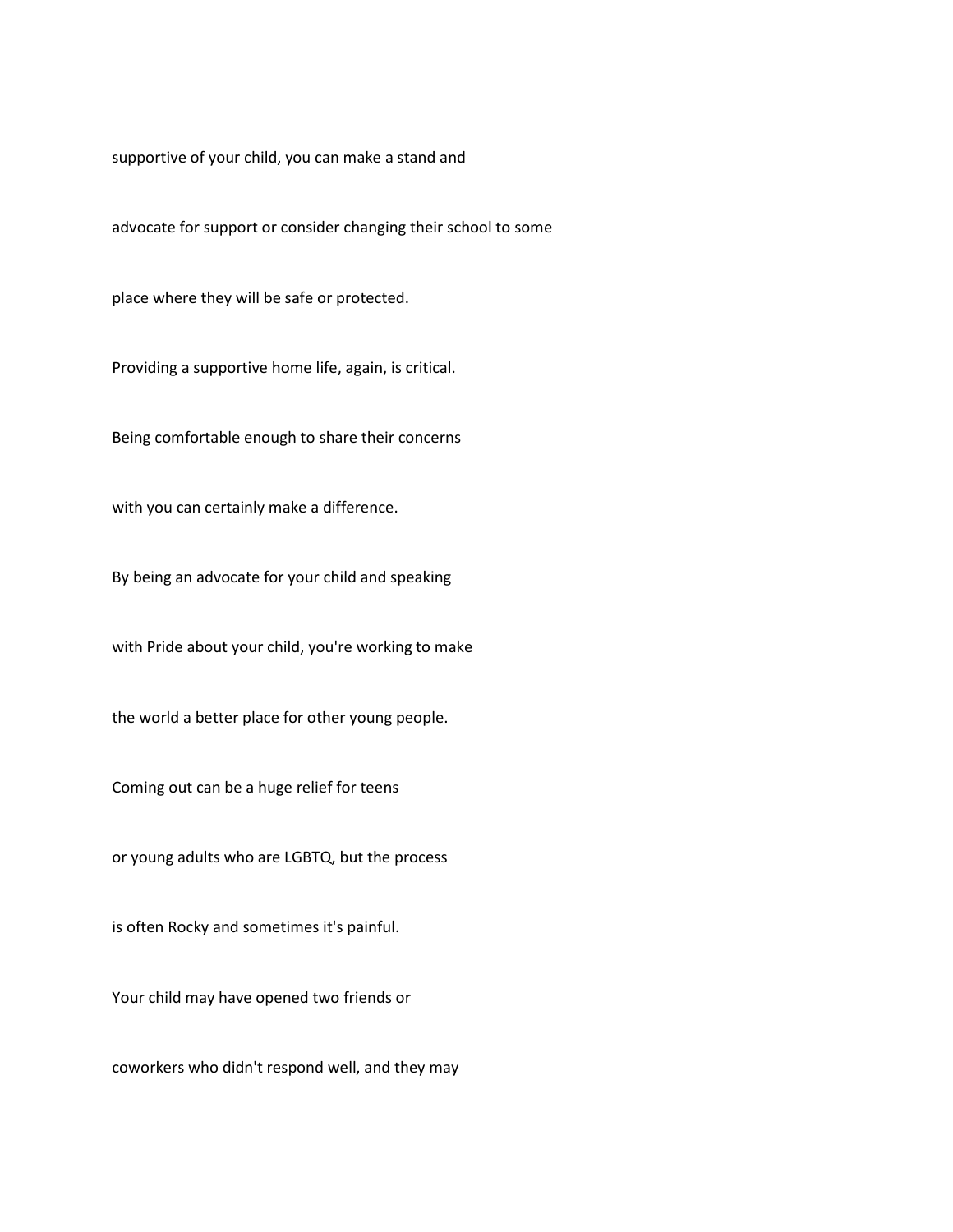be worried about how family members or other

important people in their lives will react.

So once your child seems ready to talk,

check in with them about how they're feeling

and how you might can be supported.

Start by asking questions and

listening to their answers calmly.

Your goal is to let them know that you're

hearing what they need to share with you.

The Trevor's Project LGBTQ Mental Health Study found that

most respondents disclose their sexual orientation and gender identity

to friends first, then trusted adults who may not

always be their parents and less than half were

out to an adult at school.

And when it comes to telling others in the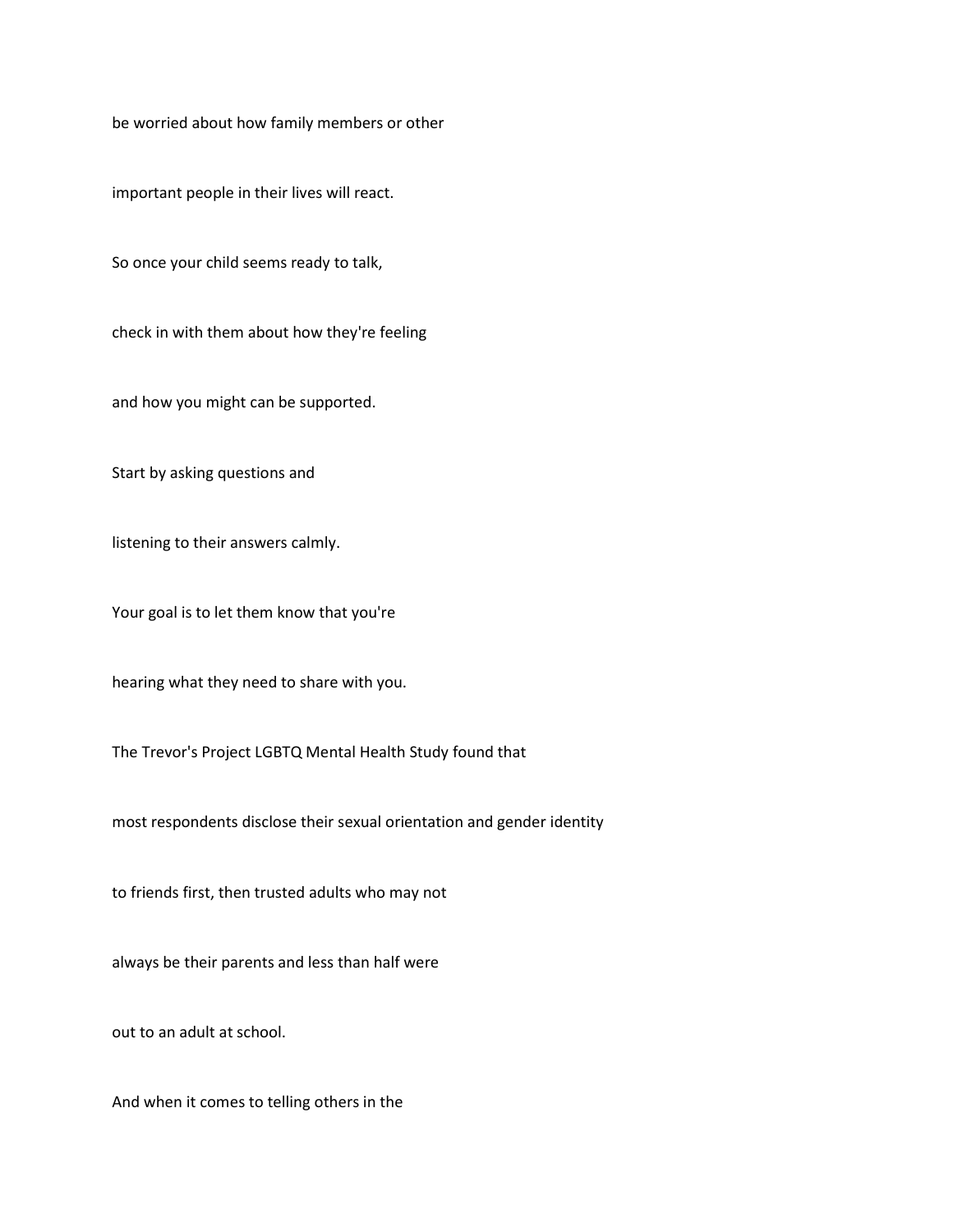family that a child is LGBTQ, it's recommended that

you let your child take the lead.

Telling the rest of the family is up

to the person who is coming out.

Just have an open conversation with them.

Be honest, be clear, and be supportive to

help them plan how to move forward.

Being respectful of their wishes is

an important element to this conversation.

So, as we've mentioned several times in this

training, today system involved youth have experienced trauma.

It's unacceptable that these children are at

risk for them being further traumatized by

those entrusted with their care because of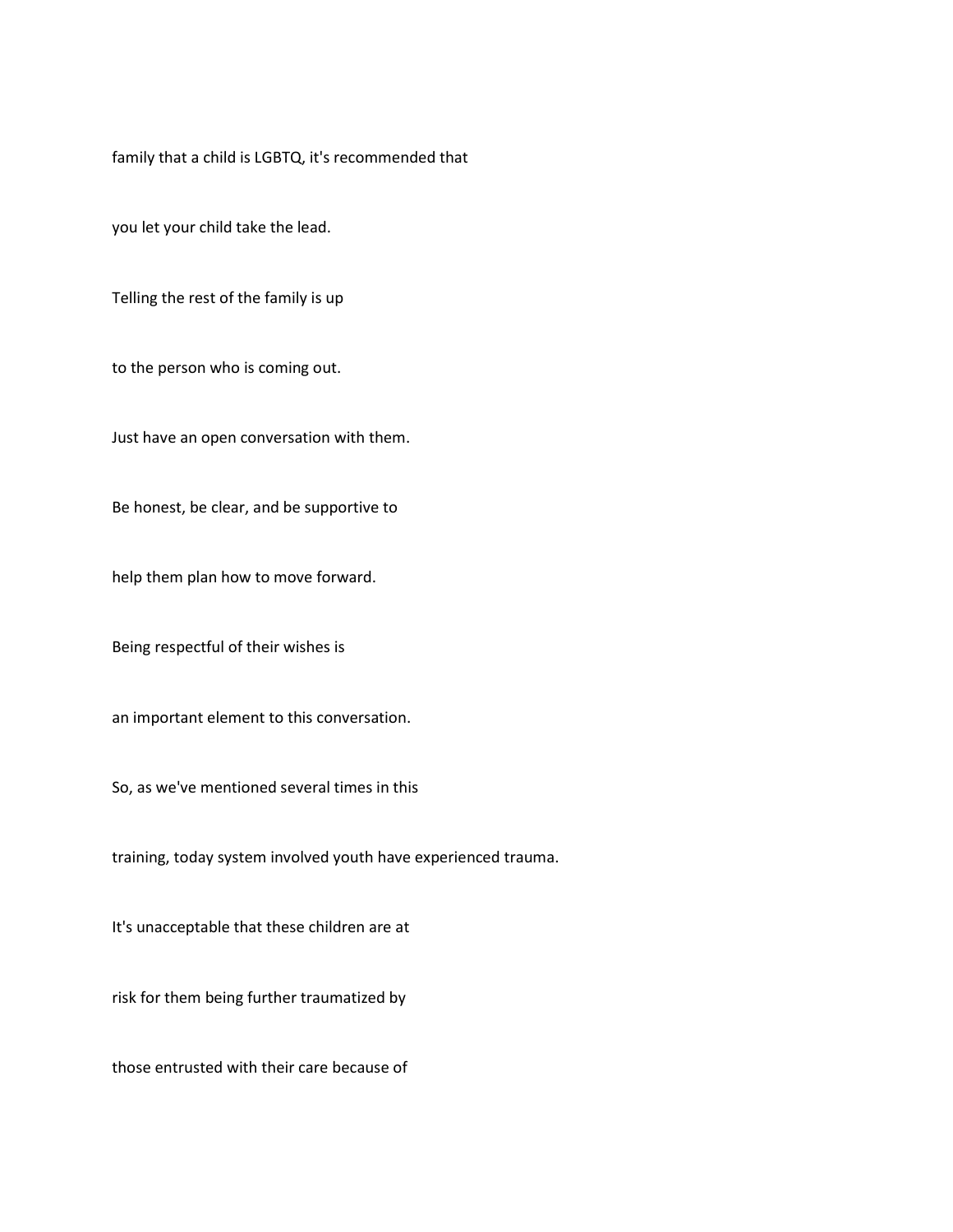their sexual orientation or gender identity.

By recognizing the signs and symptoms of trauma in

our adolescents and youth, and then responding by fully

integrating knowledge about trauma with support and acceptance, we

can seek to actively resist retraumatization.

So how can we be an ally?

Well, one of the biggest ways you can offer support

to the LGBTQ community is to be an ally.

An ally is a person who has a genuine,

strong concern for the wellbeing of these people, a

person who supports and accepts LGBTQ people and advocates

for equal rights and fair treatment.

How can we be an ally and a friend?

We'll be a listener.

Be openminded, be willing to talk, be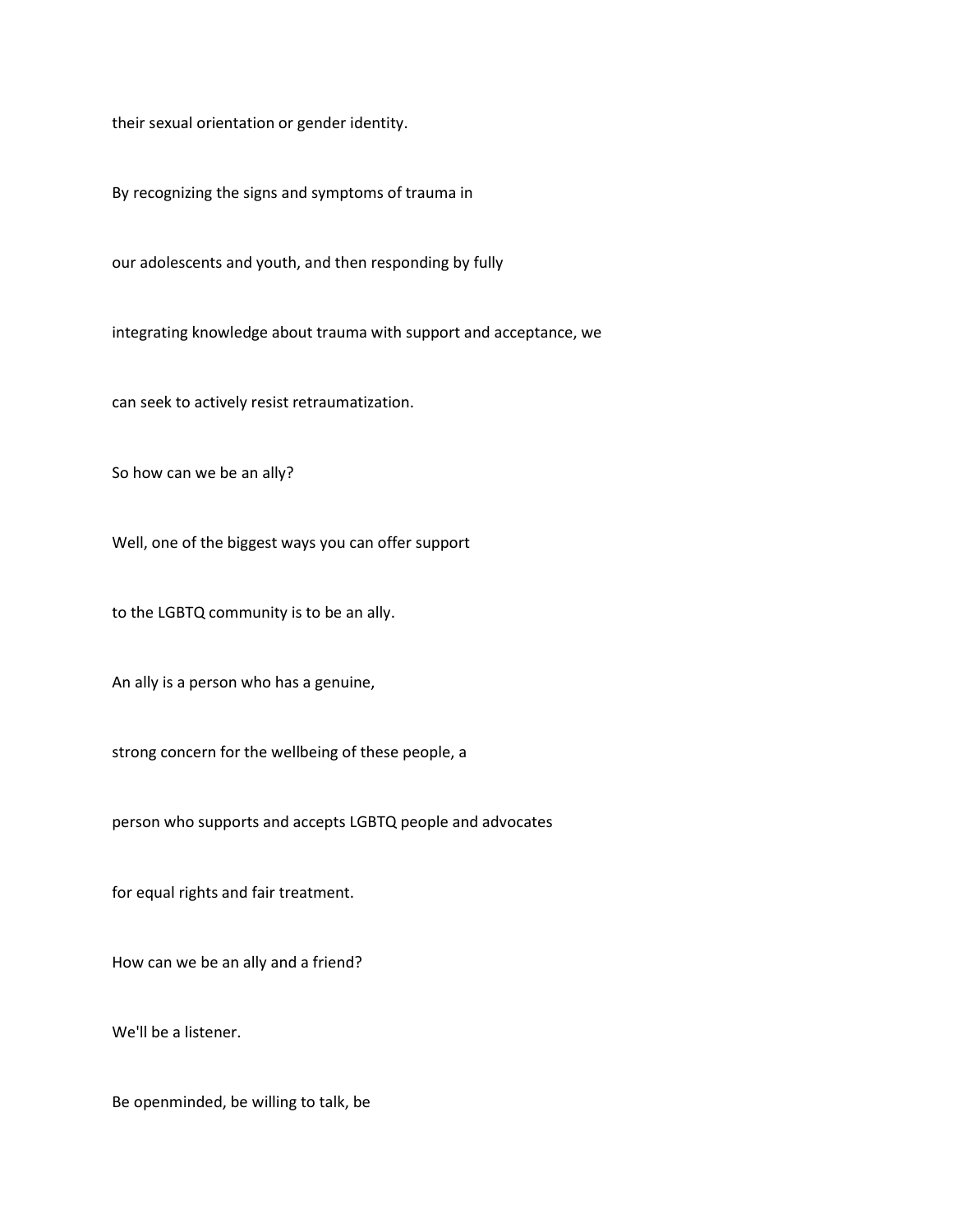inclusive, and invite LGBTQ friends to hang

out with your friends and family.

Don't assume that all your

friends and coworkers are straight.

Someone close to you could be looking

for support in their coming out process.

Not making assumptions will give

them the space they need.

Anti LGBTQ comments and jokes are harmful.

Let your friends, family and co workers

know that you find them offensive.

Confront your own prejudices and bias, even

if it's uncomfortable to do so.

Defend your friends against discrimination.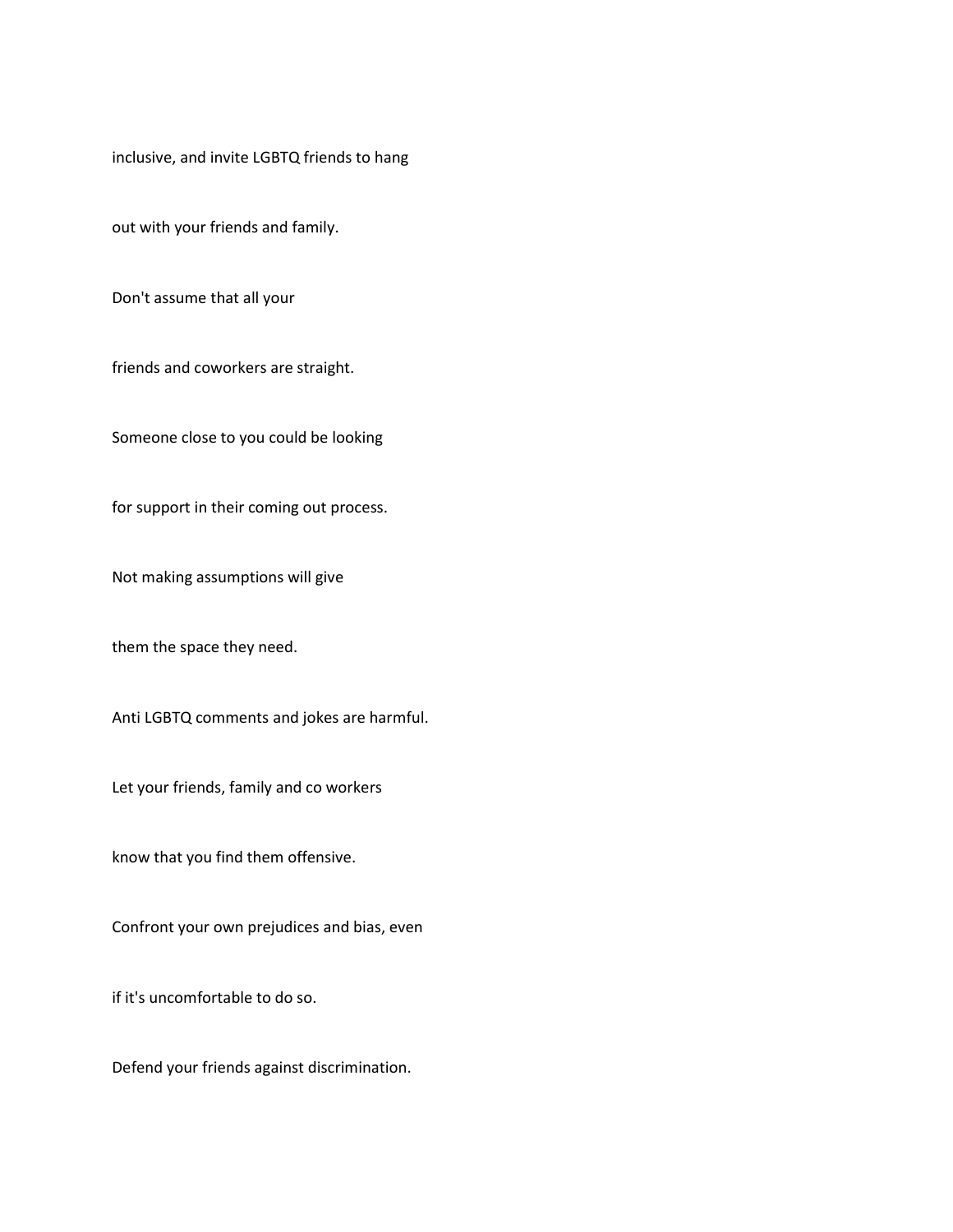Believe that all people, regardless of

gender identity and sexual orientation, should

be treated with dignity and respect.

So, as Erica mentioned earlier, one of the basic ways

to show respect is to correctly use someone's pronouns.

When someone is referred to with the wrong

pronoun, it makes them feel disrespected and invalidated.

Here are some examples of some speech you can

incorporate to use everyone folks y'all they them theirs

parents Children Child Sibling Partner Partner Spouse so President

Obama, from the National Foster Care Month in 2015

presidential proclamation summed up our mission in providing support

to the LGBTQ population when he said, all young

people, regardless of what they look like, which religion

they follow, who they love, or the gender they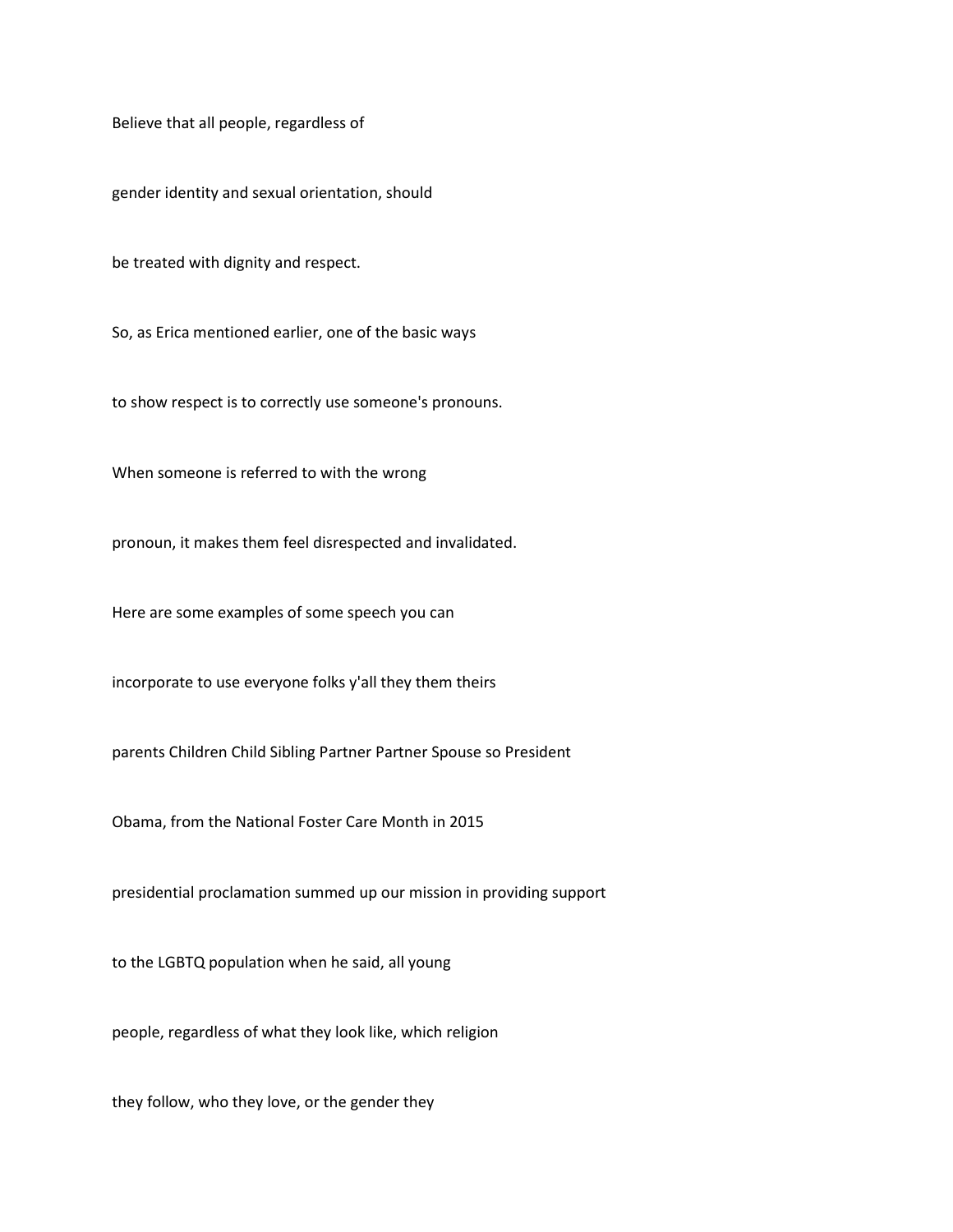identify with, deserve the chance to dream and grow

in a loving permanent home.

So even well intentioned providers are uncomfortable

at the thought of discussing gender identity

with their patients because they fear they

will make a mistake and accept them.

In addition, most people are uncomfortable

asking for a person's pronouns.

Here's a simple rule.

If you do make a mistake, simply acknowledge

it, apologize and keep the conversation moving on.

Doing this shows respect and consideration for the individual and

by not making a big deal out of your mistake,

you don't draw a lot of attention to it.